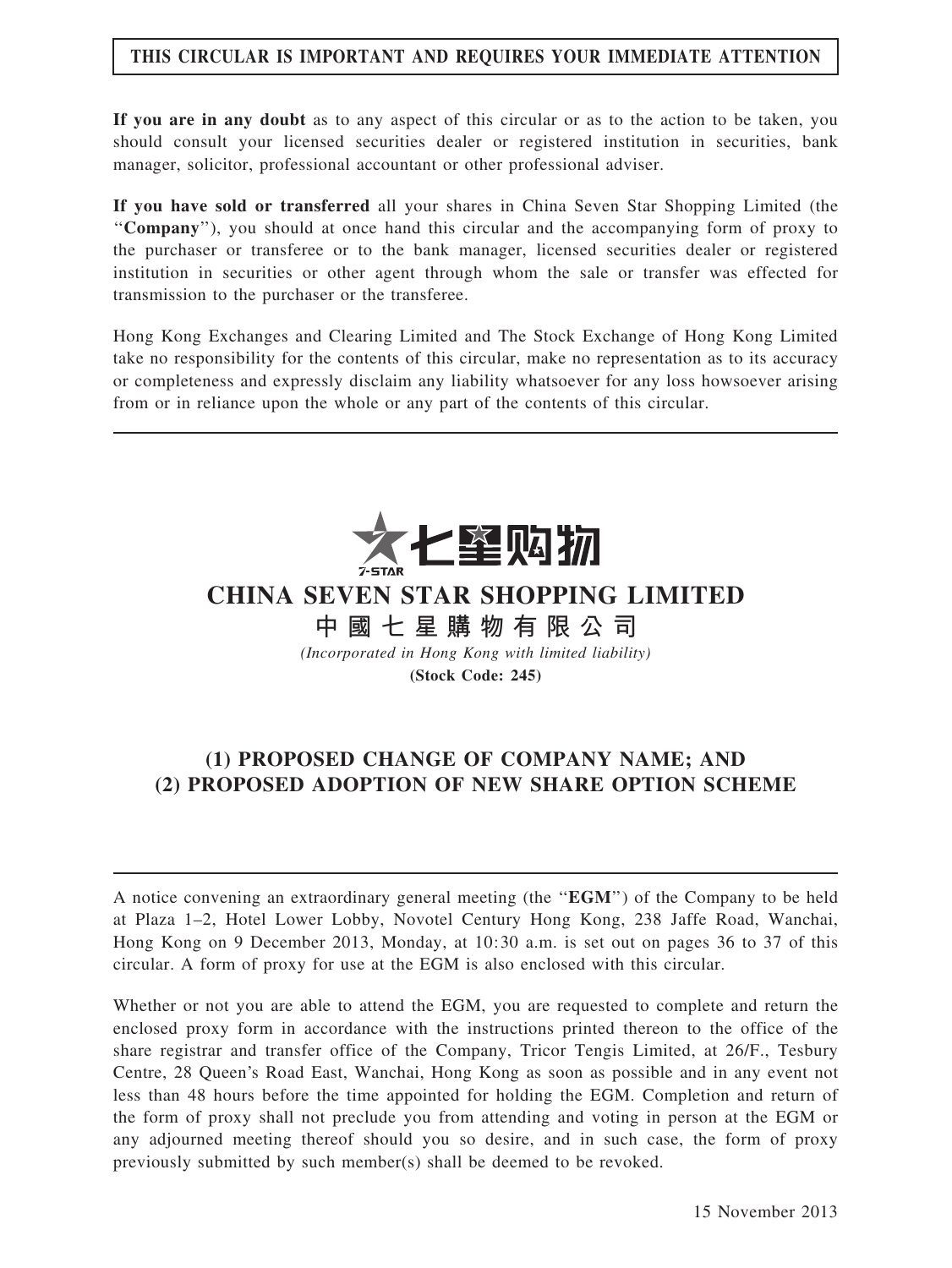# **CONTENTS**

# Page

|                                                               | $\overline{4}$ |
|---------------------------------------------------------------|----------------|
| Appendix $I - Summary$ of the principal terms                 |                |
| Appendix II — Material differences between the Existing Share |                |
|                                                               |                |
|                                                               | 36             |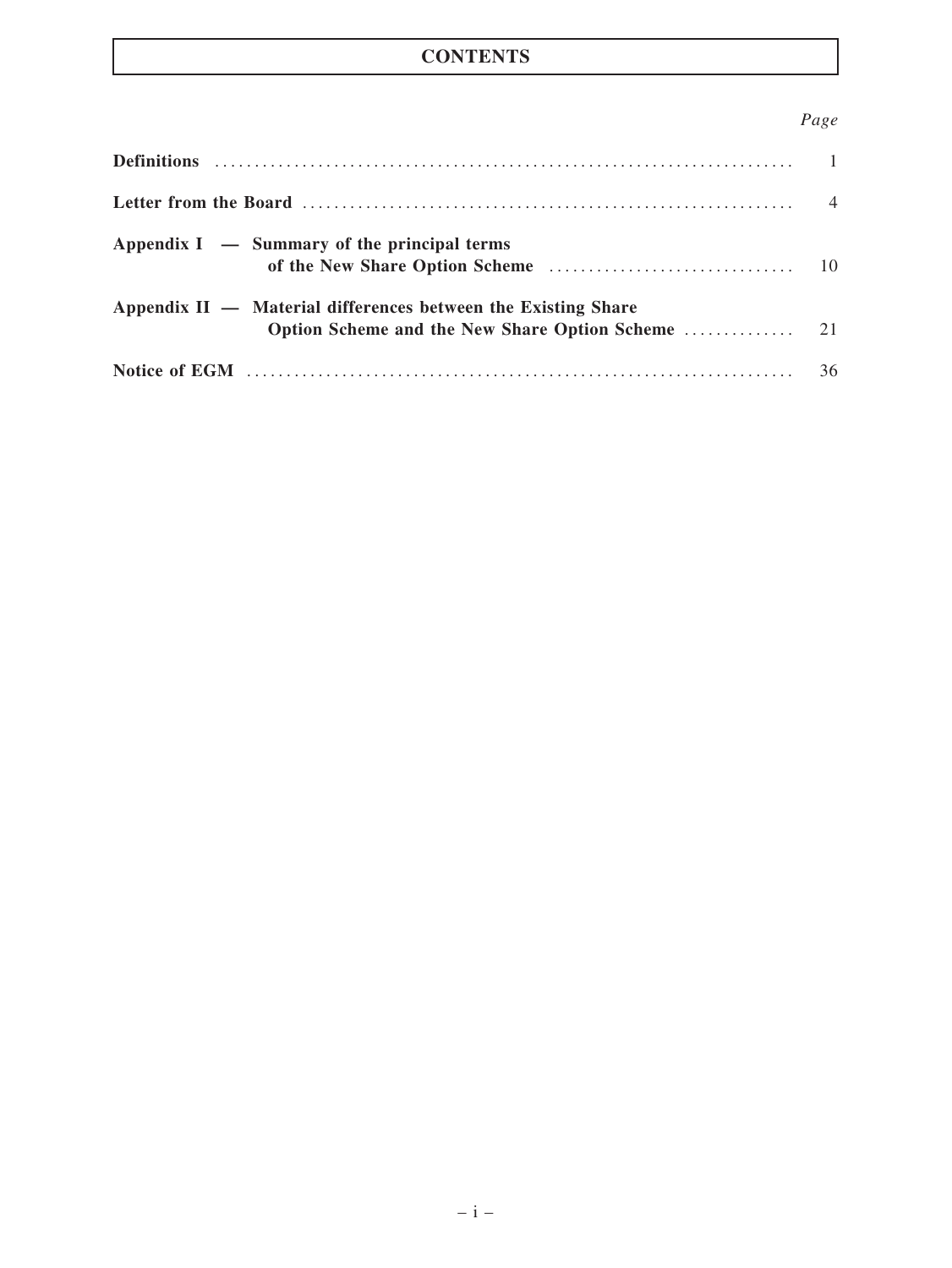In this circular, unless the context otherwise requires, the following expressions shall have the following meanings:

| "Adoption Date"              | the date on which the New Share Option Scheme is<br>conditionally adopted by an ordinary resolution of the<br>Shareholders                                                                                                                           |
|------------------------------|------------------------------------------------------------------------------------------------------------------------------------------------------------------------------------------------------------------------------------------------------|
| "Articles"                   | the articles of association of the Company                                                                                                                                                                                                           |
| "associates"                 | has the same meaning as ascribed to it under the Listing<br>Rules                                                                                                                                                                                    |
| "Board"                      | the board of Directors                                                                                                                                                                                                                               |
| "Business Day"               | a day (other than a Saturday, Sunday or a public holiday)<br>on which licensed banks are generally open for business in<br>Hong Kong throughout their normal business hours                                                                          |
| "Change of Company Name"     | the proposed change of the name of the Company from<br>"China Seven Star Shopping Limited 中國七星購物有限公<br>司" to "China Seven Star Holdings Limited 中國七星控股<br>有限公司" to be approved at the EGM                                                            |
| "Company"                    | China Seven Star Shopping Limited, a company<br>incorporated in Hong Kong with limited liability and the<br>issued Shares of which are listed on the Stock Exchange                                                                                  |
| "controlling shareholder(s)" | has the same meaning as ascribed to it under the Listing<br>Rules                                                                                                                                                                                    |
| "Director(s)"                | director(s) of the Company                                                                                                                                                                                                                           |
| "EGM"                        | the extraordinary general meeting of the Company to be<br>convened and held on 9 December 2013 to consider and, if<br>thought fit, to approve, among other matters, the Change of<br>Company Name and the adoption of the New Share Option<br>Scheme |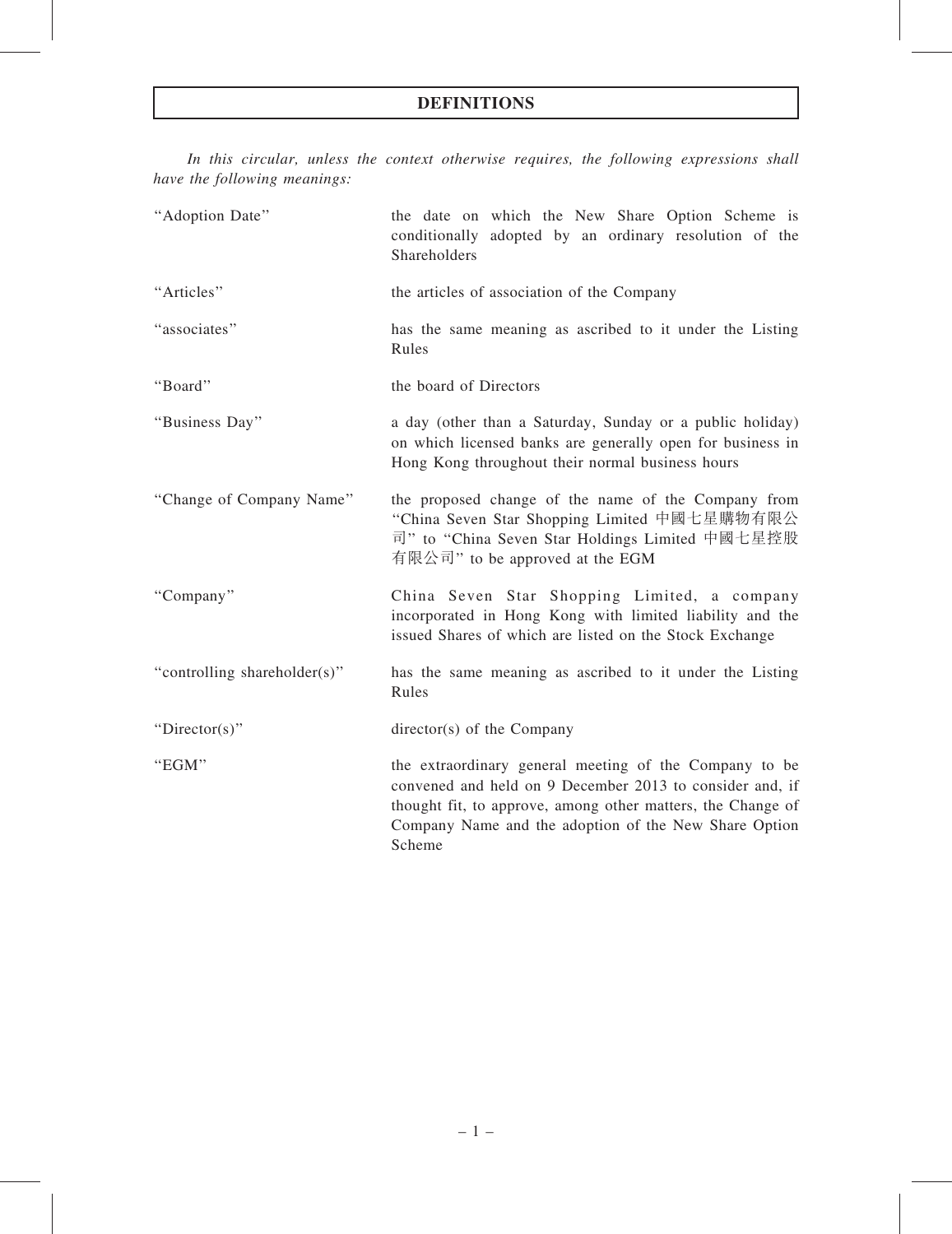# DEFINITIONS

| "Eligible Participant(s)"         | any full time or part time employees of the Group or any<br>Invested Entity (including any directors, whether executive<br>or non-executive and whether independent or not, of the<br>Company or any Subsidiary or any Invested Entity); any<br>holder of any securities issued by the Group; and any<br>business or joint venture partners, contractors, agents or<br>representatives, consultants, advisers, suppliers, producers<br>or licensors, customers, licensees (including any sub-<br>licensee) or distributors, landlords or tenants (including any<br>sub-tenants) of the Group or any Invested Entity or any<br>person who, in the sole discretion of the Board, has<br>contributed or may contribute to the Group or any Invested<br>Entity |
|-----------------------------------|------------------------------------------------------------------------------------------------------------------------------------------------------------------------------------------------------------------------------------------------------------------------------------------------------------------------------------------------------------------------------------------------------------------------------------------------------------------------------------------------------------------------------------------------------------------------------------------------------------------------------------------------------------------------------------------------------------------------------------------------------------|
| "Existing Share Option<br>Scheme" | the share option scheme adopted by the Company pursuant<br>to a resolution of the Company passed on 28 May 2004                                                                                                                                                                                                                                                                                                                                                                                                                                                                                                                                                                                                                                            |
| "Group"                           | the Company and its subsidiaries                                                                                                                                                                                                                                                                                                                                                                                                                                                                                                                                                                                                                                                                                                                           |
| "Hong Kong"                       | the Hong Kong Special Administrative Region of the<br>People's Republic of China                                                                                                                                                                                                                                                                                                                                                                                                                                                                                                                                                                                                                                                                           |
| "Invested Entity"                 | any entity in which the Group holds an equity interest                                                                                                                                                                                                                                                                                                                                                                                                                                                                                                                                                                                                                                                                                                     |
| "Latest Practicable Date"         | 12 November 2013, being the latest practicable date prior to<br>the printing of this circular for ascertaining certain<br>information in this circular                                                                                                                                                                                                                                                                                                                                                                                                                                                                                                                                                                                                     |
| "Listing Rules"                   | the Rules Governing the Listing of Securities on the Stock<br>Exchange                                                                                                                                                                                                                                                                                                                                                                                                                                                                                                                                                                                                                                                                                     |
| "New Share Option Scheme"         | the new share option scheme which is proposed to be<br>adopted by the Company at the EGM, the principal terms of<br>which are set out in Appendix I to this circular                                                                                                                                                                                                                                                                                                                                                                                                                                                                                                                                                                                       |
| "Offer"                           | an offer for the grant of an Option made in accordance with<br>the New Share Option Scheme                                                                                                                                                                                                                                                                                                                                                                                                                                                                                                                                                                                                                                                                 |
| "Offer Date"                      | the date on which an offer for the grant of an Option is<br>made to an Eligible Participant which must be a Business<br>Day                                                                                                                                                                                                                                                                                                                                                                                                                                                                                                                                                                                                                                |
| " $Option(s)$ "                   | option(s) granted or to be granted to Eligible Participant(s)<br>to subscribe for Share(s) under the Existing Share Option<br>Scheme or, after its expiry, under the New Share Option<br>Scheme                                                                                                                                                                                                                                                                                                                                                                                                                                                                                                                                                            |
| "Optionholder(s)"                 | $holder(s)$ of the Option(s)                                                                                                                                                                                                                                                                                                                                                                                                                                                                                                                                                                                                                                                                                                                               |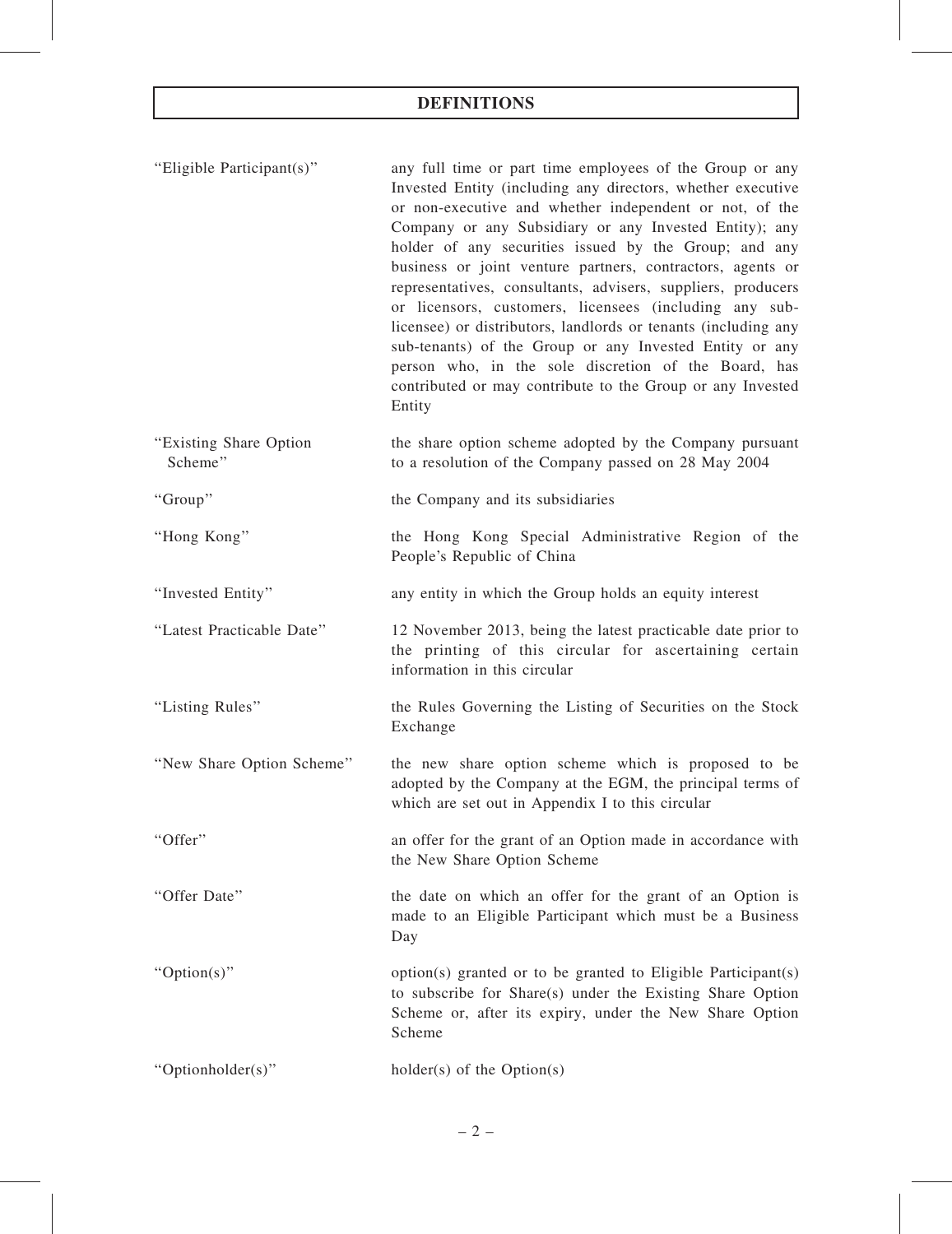# DEFINITIONS

| "Option Period"        | has the meaning ascribed to it under paragraph (h) of<br>Appendix I set out on page 14 of this circular                                                                                                                   |
|------------------------|---------------------------------------------------------------------------------------------------------------------------------------------------------------------------------------------------------------------------|
| "Scheme Mandate Limit" | has the meaning ascribed to it under paragraph (e) of<br>Appendix I set out on page 12 of this circular                                                                                                                   |
| "Share(s)"             | ordinary share(s) of HK\$0.01 each in the share capital of<br>the Company                                                                                                                                                 |
| "Shareholder(s)"       | $holder(s)$ of $Share(s)$                                                                                                                                                                                                 |
| "Stock Exchange"       | The Stock Exchange of Hong Kong Limited                                                                                                                                                                                   |
| "Subsidiary"           | means a company which is for the time being and from time<br>to time a subsidiary (within the meaning of the Companies<br>Ordinary (Chapter 32 of the Laws of Hong Kong) as<br>modified from time to time) of the Company |
| "Takeovers Code"       | the Hong Kong Code on Takeovers and Mergers                                                                                                                                                                               |
| "HK\$"                 | Hong Kong dollars, the lawful currency of Hong Kong                                                                                                                                                                       |
| $\lq\lq q_0$ "         | per cent.                                                                                                                                                                                                                 |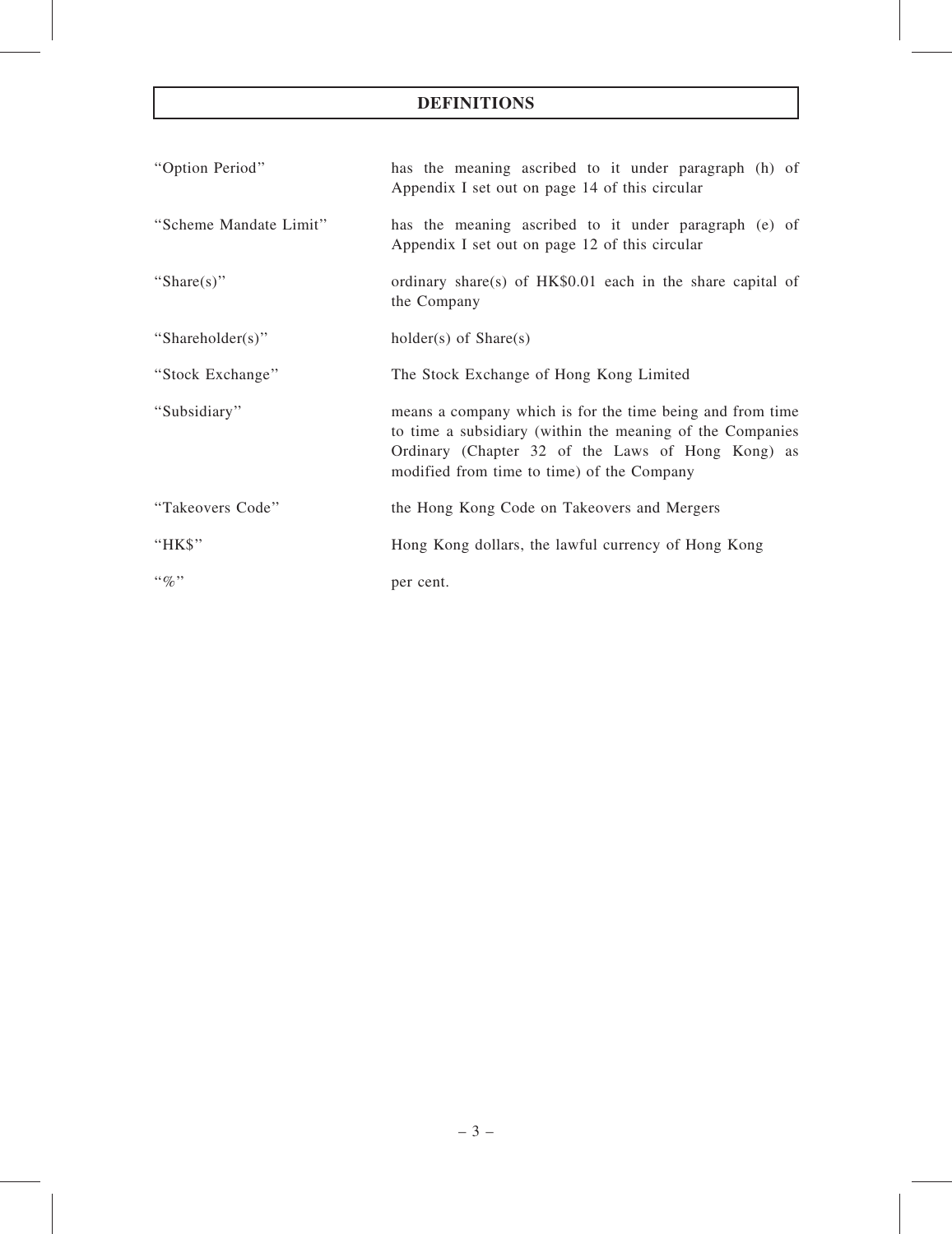

CHINA SEVEN STAR SHOPPING LIMITED

中 國 七 星 購 物 有 限 公 司

(Incorporated in Hong Kong with limited liability) (Stock Code: 245)

Executive Directors: Ni Xinguang (Chairman) Tu Baogui (Chief Executive Officer)

Independent non-executive Directors: Ling Yu Zhang Wong Chak Keung Lu Wei

Registered office: Unit A02, 11/F Bank of East Asia Harbour View Centre 56 Gloucester Road Wanchai Hong Kong

15 November 2013

To the Shareholders

Dear Sir or Madam,

# (1) PROPOSED CHANGE OF COMPANY NAME; AND (2) PROPOSED ADOPTION OF NEW SHARE OPTION SCHEME

## INTRODUCTION

The purpose of this circular is to provide you with the information relating to (i) the proposed Change of Company name; (ii) the proposed adoption of the New Share Option Scheme and (iii) the notice of EGM, at which resolutions will be proposed to the Shareholders to consider and, if thought fit, approve the Change of Company Name and the adoption of the New Share Option Scheme.

### PROPOSED CHANGE OF COMPANY NAME

The Board announced on 9 October 2013 that it proposed to change the Company's name from ''China Seven Star Shopping Limited 中國七星購物有限公司'' to ''China Seven Star Holdings Limited 中國七星控股有限公司''.

#### Condition of the Change of Company Name

The Change of Company Name will be subject to the passing of a special resolution by the Shareholders to approve the Change of Company Name at the EGM.

The new name of the Company will take effect from the date on which the certificate of change of name is issued by the Registrar of Companies of Hong Kong.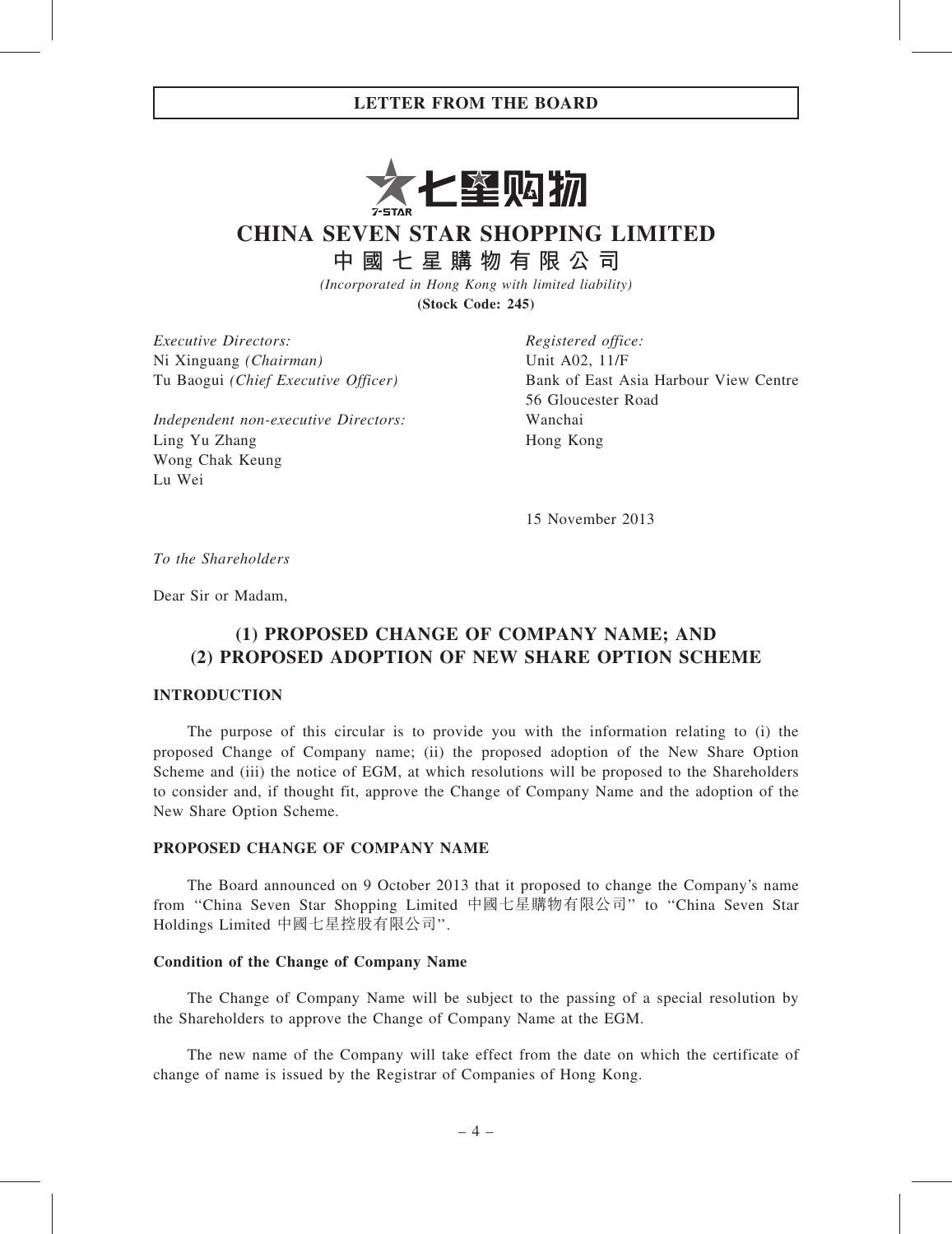#### Effects on the Change of Company Name

The Change of Company Name will not affect any rights of the holders of securities of the Company or the Company's daily business operation and its financial position.

All existing certificates of securities in issue bearing the present name of the Company shall, after the Change of Company Name becoming effective, continue to be evidence of title to such securities and the existing share certificates will continue to be valid for trading, settlement, registration and delivery purposes. There will not be any arrangement for exchange of the existing certificates of securities for new certificates bearing the new name of the Company. Once the Change of Company Name becomes effective, any issue of new certificates of securities will be under the new name of the Company.

The Company will make further announcements as and when appropriate on the effective dates of the change of the Company name and the new stock short name of the Shares.

#### PROPOSED ADOPTION OF THE NEW SHARE OPTION SCHEME

The Board proposes to adopt the New Share Option Scheme for the Company and to terminate the Existing Share Option Scheme (without prejudice to the rights and benefits of and attached to all those Option(s), if any, granted under the Existing Share Option Scheme which are outstanding) subject to the approval of the Shareholders.

#### The Existing Share Option Scheme

Pursuant to an ordinary resolution passed by the Shareholders on 28 May 2004, the Company had adopted the Existing Share Option Scheme, pursuant to which the Board was authorised to grant Options to the Eligible Participants. Under the terms of the Existing Share Option Scheme, it shall be valid and effective for a period of 10 years from 28 May 2004. Hence, the Existing Share Option Scheme will expire on 27 May 2014.

After the adjustments to the share options as a result of the open offer of the Company and the capital reorganisation of the Company as announced in the announcement of the Company dated 17 August 2012 and 19 April 2012 respectively, as at the Latest Practicable Date, a total of 105,555,960 Options have been granted under the Existing Share Option Scheme, 58,726,000 of which have been exercised, 45,353,000 of which have been lapsed or cancelled, and 1,476,960 of which are currently outstanding.

#### Termination of the Existing Share Option Scheme

Under the terms of the Existing Share Option Scheme, the Company may at any time by ordinary resolution in general meeting or the Board may at any time terminate the operation of the Existing Share Option Scheme. it is proposed that the Existing Share Option Scheme is to be terminated upon adoption of the New Share Option Scheme.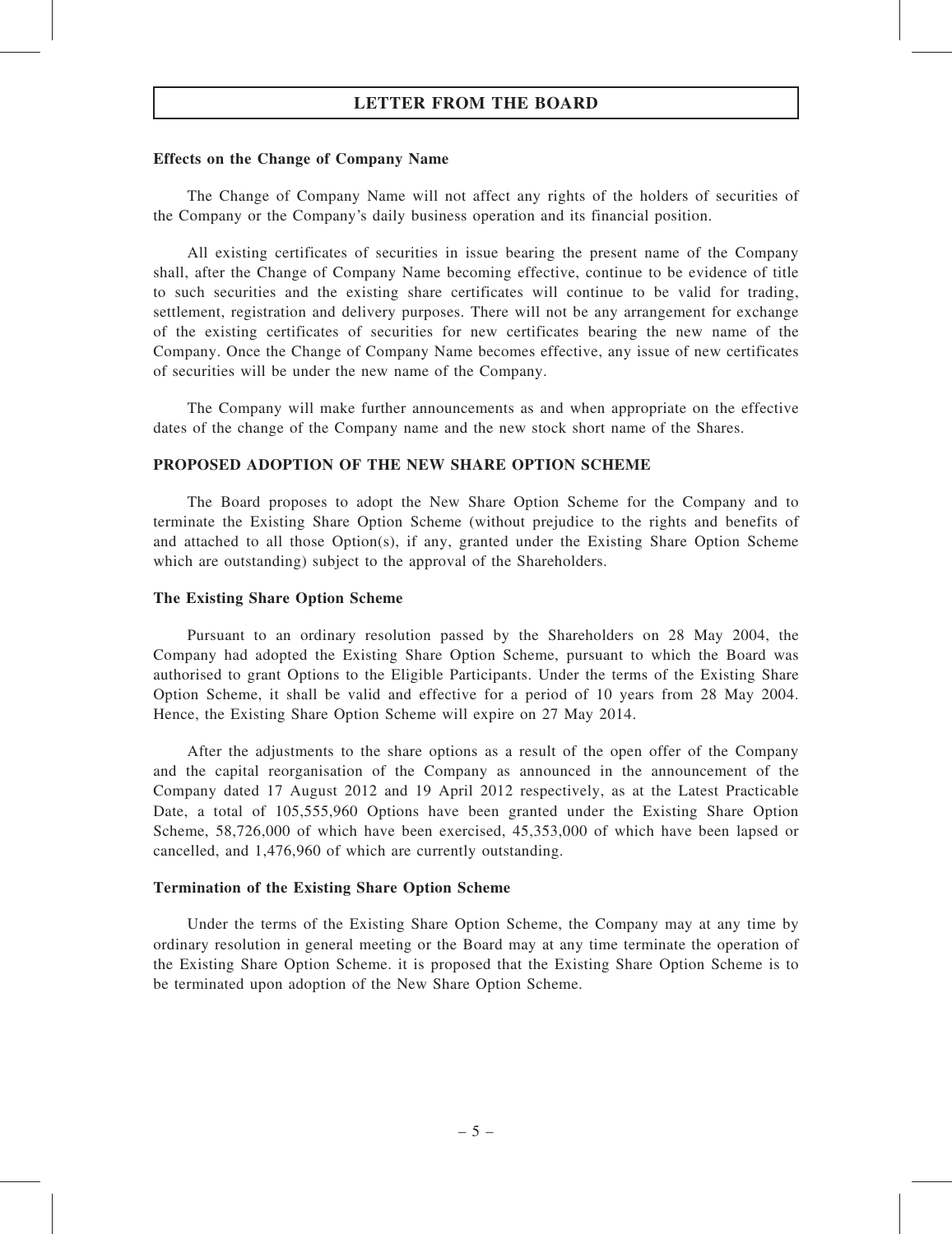Upon termination of the Existing Share Option Scheme, no further Options can be offered thereunder but the provisions of the Existing Share Option Scheme shall remain in all other respects in full force and effect in respect of any Options granted prior to such termination but not yet exercised at the time of termination. The Directors confirm that prior to the EGM, they will not grant any options under the Existing Share Option Scheme.

# The New Option Scheme

Taken into account the Existing Share Option Scheme will expire before the holding of the next annual general meeting of the Company, the Board proposes to adopt the New Share Option Scheme. The purpose of the New Share Option Scheme is to enable the Company to continue to grant Options to the Eligible Participants (including directors, employees, holders of securities issued by the Group, consultants, customers, suppliers, agents, partners or advisors of or contractors to the Group) who, in the sole discretion of the Board, have made or may make contribution to the Group or any Invested Entity. The Directors consider that the adoption of the New Share Option Scheme is in the interest of the Company and the Shareholders as a whole because it enables the Company to reward and provide incentives to, and strengthen the Group's business relation with, the Eligible Participants (including directors, employees, holders of securities issued by the Group, consultants, customers, suppliers, agents, partners or advisors of or contractors to the Group) who may contribute to the growth and development of the Group. The Directors are also of the view that the New Share Option Scheme will provide the Eligible Participants with an opportunity to acquire a monetary gain or ownership interest in the Company not only as a reward for their contribution to the development of the Group in the past, but also serve to motivate the Eligible Participants to continue to optimize their performance and efficiency for better serving the Group in the future, as well as to attract and retain or otherwise maintain ongoing business relationship with the Eligible Participants whose contributions are or will be beneficial to the long-term growth of the Group.

The rules of the New Share Option Scheme provide that the Company may specify the Eligible Participants to whom Options shall be granted, the number of Shares subject to each Option and the date on which the Options shall be granted. The basis for determining the subscription price is also specified precisely in the rules of the New Share Option Scheme. There is no performance target specified in the New Share Option Scheme. The Directors may at its discretion include any terms, including, among other things, the minimum period for which an Option must be held before it can be exercised. The Directors consider that the aforesaid criteria and rules will serve to preserve the value of the Company and encourage Eligible Participants to acquire proprietary interests in the Company.

No Directors are trustees of the New Share Option Scheme or have a direct or indirect interest in the trustees of the New Share Option Scheme.

The Directors consider that it is not appropriate to state the value of all Options that can be granted pursuant to the New Share Option Scheme as if they had been granted on the Latest Practicable Date as a number of variables which are crucial for the calculation of the Option value have not been determined. Such variables include but not limited to the exercise price,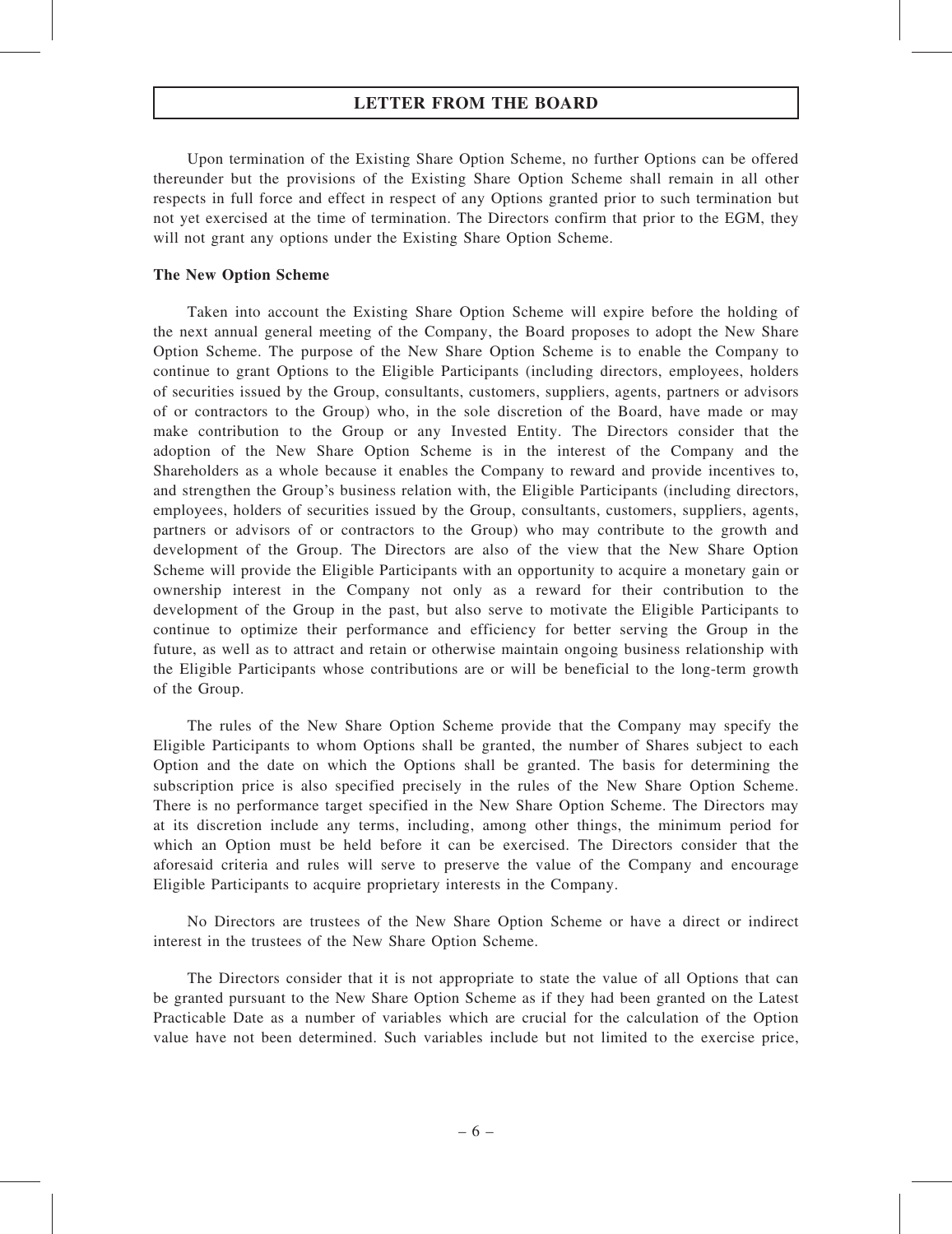exercise period and lock-up period (if any). The Directors believe that any calculation of the value of the Options as at the Latest Practicable Date based on a number of speculative assumptions would not be meaningful and would be misleading to Shareholders.

With respect to the operation of the New Share Option Scheme, the Company will, where applicable, comply with the relevant requirements under Chapter 17 of the Listing Rules. As at the Latest Practicable Date, save for the Existing Share Option Scheme and the proposed New Share Option Scheme, the Company had not adopted any other share option schemes.

# Conditions of the New Share Option Scheme

The adoption of the New Share Option Scheme is conditional upon:

- (a) the passing of an ordinary resolution by the Shareholders to (i) adopt the New Share Option Scheme; and (ii) to authorise the Directors to grant Options under the New Share Option Scheme; and
- (b) the Stock Exchange granting the listing of and permission to deal in any Shares which may fall to be issued by the Company pursuant to the exercise of Options in accordance with the terms and conditions of the New Share Option Scheme.

Subject to the obtaining of Shareholders' approval with respect to the adoption of the New Share Option Scheme at the EGM, the total number of Shares which may be issued upon exercise of all Options to be granted under the New Share Option Scheme and other schemes (including the Existing Share Option Scheme) must not in aggregate exceed 10% of the total issued capital of the Company as at the Adoption Date unless the Company obtains a fresh approval from Shareholders to renew the 10% limit on the basis that the maximum number of Shares in respect of which Options may be granted under the New Share Option Scheme together with any options outstanding and yet to be exercised under the New Share Option Scheme and any other schemes shall not exceed 30% of the issued share capital of the Company from time to time.

The total number of Shares that may fall to be allotted and issued upon exercise in full of the Options that may be granted after the resolution approving the adoption of the New Share Option Scheme has been passed at the EGM would be 219,833,125, assuming there is no change of issued share capital from the Latest Practicable Date to the date of EGM.

A summary of the principal terms of the New Share Option Scheme which is proposed to be approved and adopted by the Company at the EGM is set out in Appendix I to this circular on pages 10 to 20. A copy of the rules of the New Share Option Scheme is available for inspection at the Company's registered office at Unit A02, 11/F, Bank of East Asia, Harbour View Centre, 56 Gloucester Road, Wanchai, Hong Kong during normal business hours from the date hereof up to and including the date of the EGM.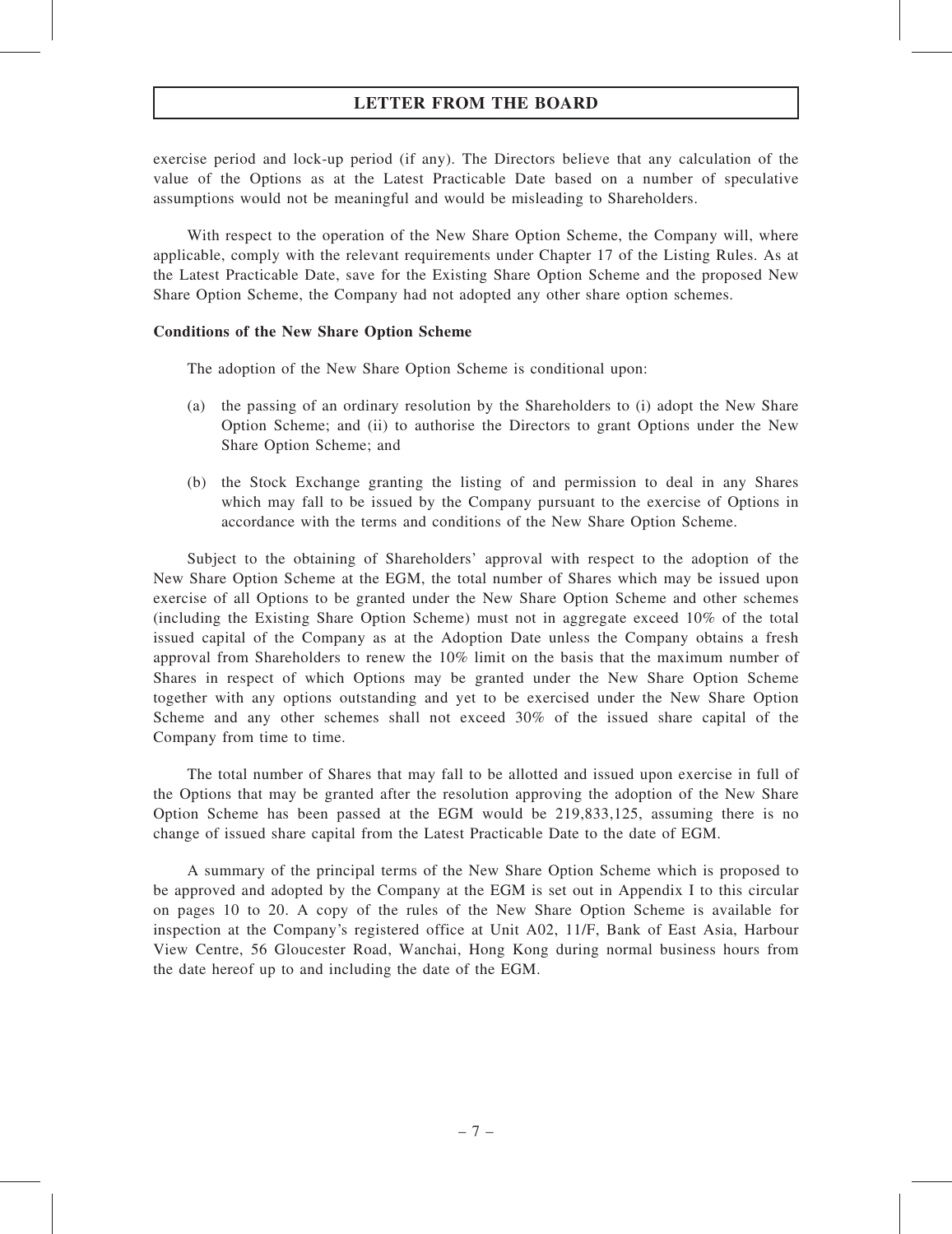#### Application for listing

Application will be made to the Listing Committee of the Stock Exchange for the approval of the listing of, and permission to deal in, the Shares to be issued pursuant to the exercise of the Options granted under the New Share Option Scheme subject to the Scheme Mandate Limit.

# MATERIAL DIFFERENCES BETWEEN THE EXISTING SHARE OPTION SCHEME AND THE NEW SHARE OPTION SCHEME

The categories of eligible participants under the New Share Option Scheme have been modified to include, among other people, (i) individual(s) who has contributed or may contributed to Invested Entity and (ii) holder(s) of any securities issued by the Group. For further details on the material differences between the Existing Share Option Scheme and the New Share Option Scheme, please refer to Appendix II to this circular on pages 21 to 35.

#### EGM

A notice convening the EGM to be held at Plaza 1–2, Hotel Lower Lobby, Novotel Century Hong Kong, 238 Jaffe Road, Wanchai, Hong Kong on 9 December 2013, Monday, at 10:30 a.m. is set out on pages 36 to 37 of this circular for the purpose of considering and, if thought fit, passing the resolutions set out therein.

A form of proxy for use at the EGM is enclosed with this circular. Whether or not you are able to attend the EGM, you are requested to complete and return the enclosed proxy form in accordance with the instructions printed thereon to the share registrar and transfer office of the Company, Tricor Tengis Limited, located at 26/F., Tesbury Centre, 28 Queen's Road East, Wanchai, Hong Kong as soon as possible but in any event not less than 48 hours before the EGM or any adjournment thereof. Completion and return of the proxy form will not preclude you from attending and voting in person at the EGM, or any adjournment thereof if you so wish.

For the avoidance of doubt, as at the Latest Practicable Date, no Shareholder had a material interest in the Change of Company Name and the adoption of New Share Option Scheme. As such, no Shareholder is required to abstain from voting on the resolutions approving the Change of Company Name and the adoption of the New Share Option Scheme at the EGM.

Any vote of the Shareholders at the EGM will be taken by poll for the resolutions in relation to the Change of Company Name and the adoption of the New Share Option Scheme.

To the best of the Director's knowledge, information and belief having made all reasonable enquiries, no Shareholder has a material interest that is required to abstain from voting on the resolutions to be proposed at the EGM.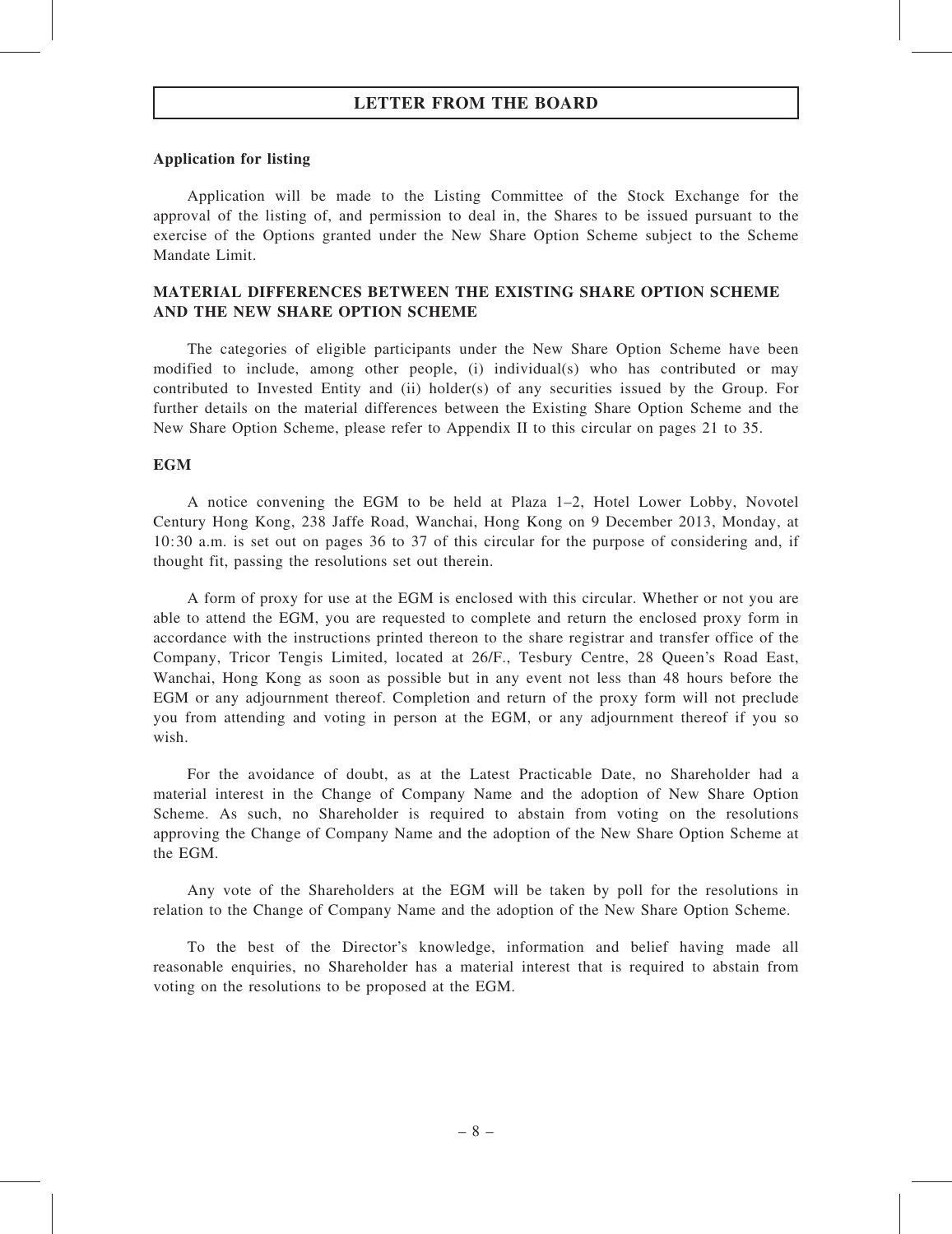#### RESPONSIBILITY STATEMENT

This circular, for which the Directors collectively and individually accept full responsibility, includes particulars given in compliance with the Listing Rules for the purpose of giving information with regard to the Company. The Directors, having made all reasonable enquiries, confirm that to the best of their knowledge and belief the information contained in this circular is accurate and complete in all material respects and not misleading or deceptive, and there are no other matters the omission of which would make any statement herein or this circular misleading.

#### RECOMMENDATIONS

The Board considers that the Change of Company Name and the adoption of the New Share Option Scheme are in the interests of the Company and the Shareholders as a whole. Accordingly, the Board recommends the Shareholders to vote in favour of all the resolutions to be proposed at the EGM.

> By order of the Board China Seven Star Shopping Limited Ni Xinguang Chairman and executive director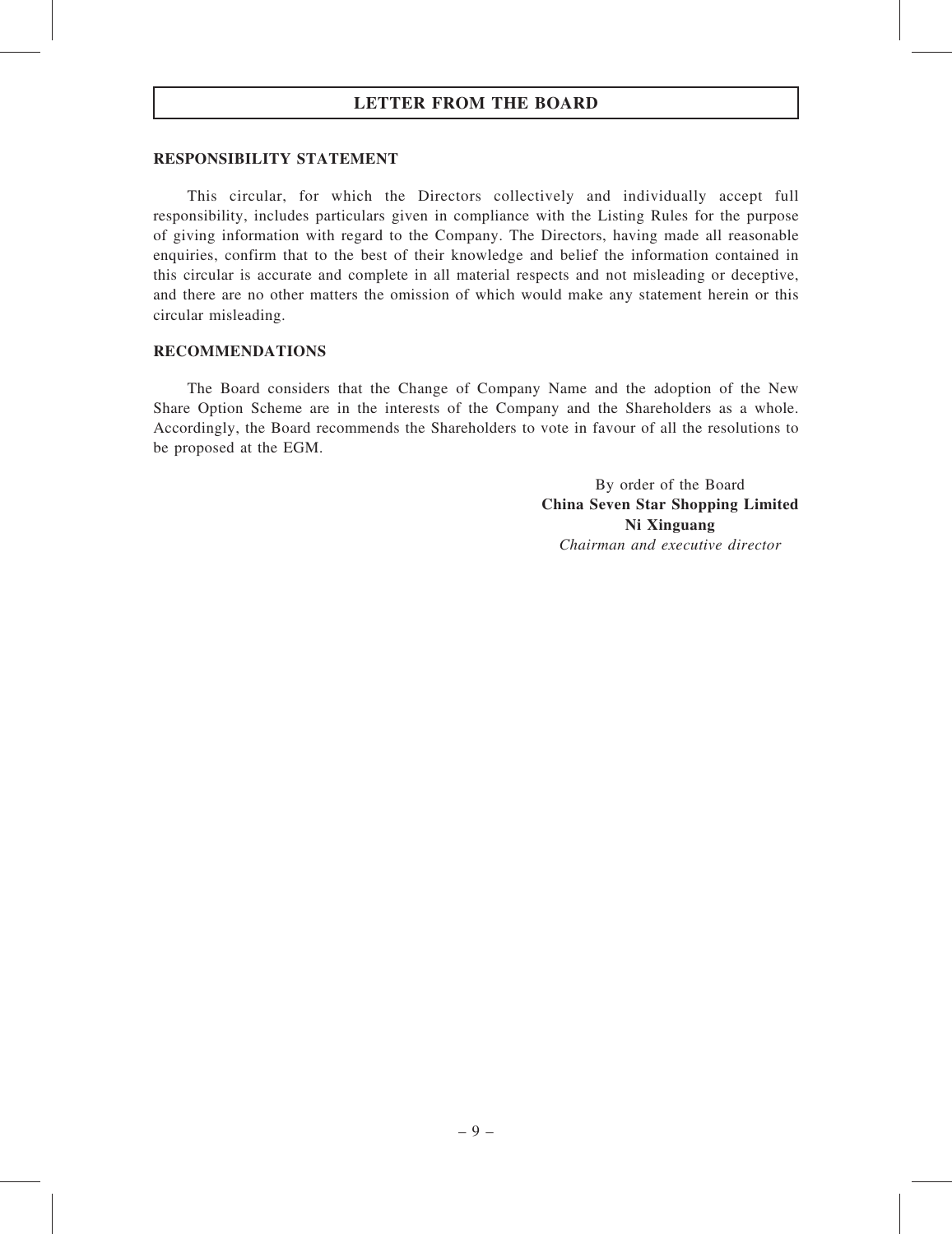# APPENDIX I SUMMARY OF THE PRINCIPAL TERMS OF THE NEW SHARE OPTION SCHEME

#### NEW SHARE OPTION SCHEME

The following is a summary of the principal terms of the New Share Option Scheme but does not form part of, nor was it intended to be, part of the New Share Option Scheme nor should it be taken as affecting the interpretation of the rules of the New Share Option Scheme:

### (a) Purpose of the New Share Option Scheme

The purpose of the New Share Option Scheme is to enable the Company to grant Options to selected Eligible Participants as incentives or rewards for their contribution or potential contribution to the Group or any Invested Entity. The Company considers that the Invested Entity, an entity in which the Group holds an equity interest, may contribute to the Group's profits. The Company also considers that the granting of the Options to the employee, director, officer or consultant of the Invested Entity would provide an incentive for their contribution to the Invested Entity which indirectly benefits the Group.

### (b) Administration of the New Share Option Scheme

The New Share Option Scheme shall be subject to the administration of the Board whose decision on all matters arising in relation to this Scheme or its interpretation or effect shall (save as otherwise provided herein and in the absence of manifest error) be final and binding on all persons who may be affected thereby.

### (c) Grant and acceptance of Options

Subject to the terms of the New Share Option Scheme, the Board may, in its absolute discretion, invite any Eligible Participant to take up Options to subscribe for Shares at a price calculated in accordance with paragraph (d) below.

An offer of the grant of an Option shall be made to Eligible Participants in writing (and unless so made shall be invalid) in such form as the Board may from time to time determine and shall remain open for acceptance by the Eligible Participant concerned for a period of twenty-one (21) days from the date upon which it is made provided that no such offer shall be open for acceptance after the earlier of the 10th anniversary of the Adoption Date or the termination of the New Share Option Scheme or the Eligible Participant to whom such offer is made has ceased to be an Eligible Participant.

A non-refundable nominal consideration of HK\$1.00 is payable by the grantee upon acceptance of an Option. An Option shall be deemed to have been accepted when the duplicate letter comprising acceptance of the Option duly signed by the Eligible Participant together with the said consideration of HK\$1.00 is received by the Company.

Any offer of the grant of an Option may be accepted in respect of less than the number of Shares in respect of which it is offered provided that it is accepted in such number of Shares as represents a board lot for the time being for the purpose of trading on the Stock Exchange or an integral multiple thereof.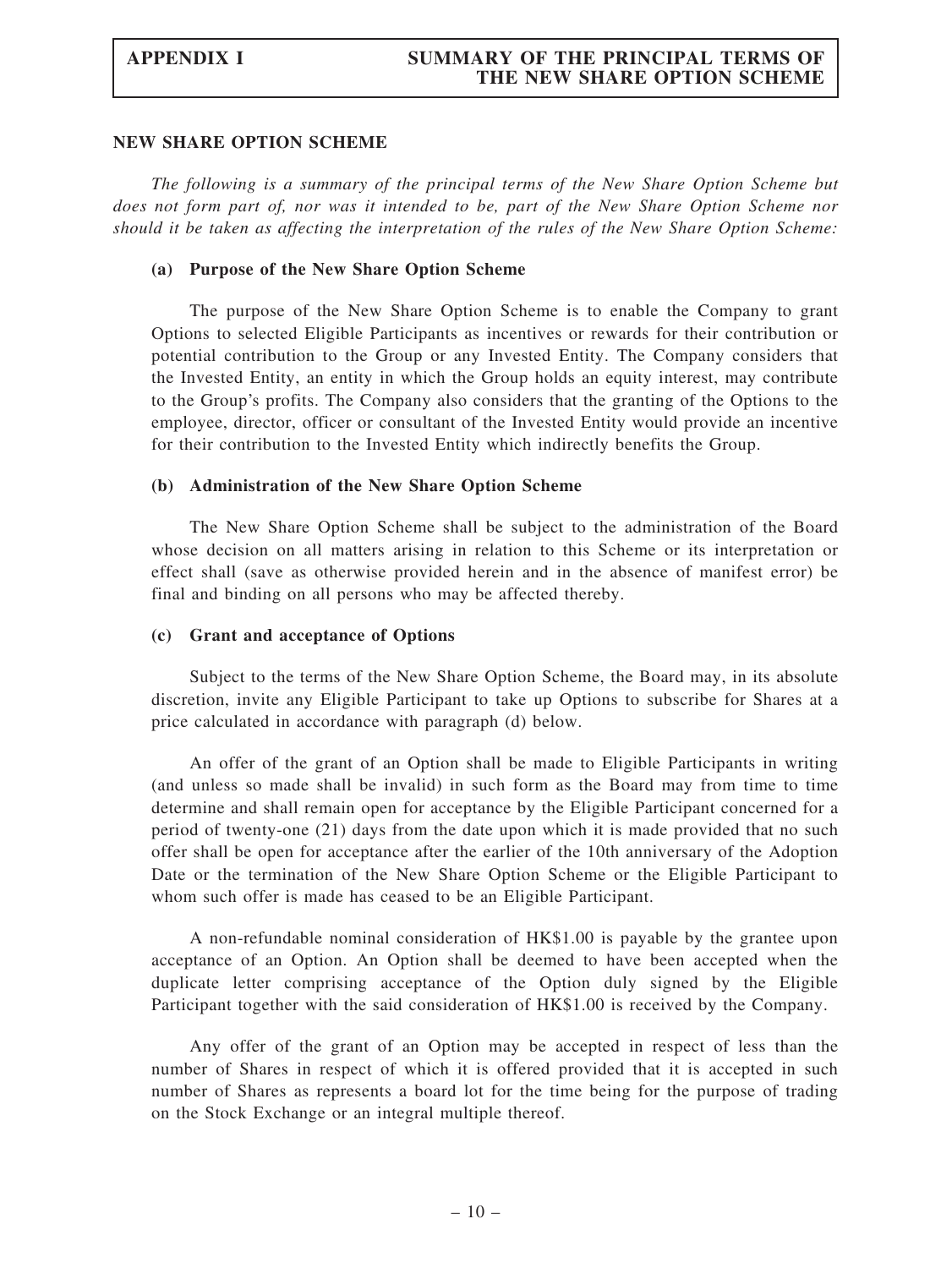#### (d) Exercise of Options and Price of Shares

An Option may be exercised in whole or in part by the grantee giving notice in writing to the Company stating that the Option is thereby exercised and the number of Shares in respect of which it is exercised. Each such notice must be accompanied by a remittance for the full amount of the subscription price for the Shares in respect of which the notice is given. Within twenty-one (21) days after receipt of the notice and the remittance and, where appropriate, receipt of the certificate of the Company's auditors or independent financial advisers, the Company shall allot and issue the relevant Shares to the grantee (or his legal personal representative(s)) credited as fully paid.

Holders of the Options are not entitled to voting, dividend, transfer and other rights of the holders of the Shares, including those arising on a liquidation of the Company, save as otherwise provided herein or under the relevant laws or the memorandum of association of the Company and the Articles in effect from time to time. Shares to be allotted and issued upon the exercise of an Option will be subject to all the provisions of the Articles for the time being in force and will rank pari passu in all respects with the existing fully paid Shares in issue on the date on which the Option is duly exercised or, if that date falls on a day when the register of members of the Company is closed, the first day of the reopening of the register of members (the ''Exercise Date'') and accordingly will entitle the holders thereof to participate in all dividends or other distributions paid or made on or after the Exercise Date other than any dividend or other distribution previously declared or recommended or resolved to be paid or made if the record date therefor shall be before the Exercise Date. A Share allotted upon the exercise of an Option shall not carry voting rights until the name of the grantee has been duly entered onto the register of members of the Company as the holder thereof.

The subscription price for Shares under the New Share Option Scheme may be determined by the Board at its absolute discretion but in any event will not be less than the highest of: (i) the closing price of the Shares on the Stock Exchange as shown in the daily quotations sheet of the Stock Exchange on the Offer Date, which must be a Business Day; (ii) the average of the closing prices of the Shares as shown in the daily quotations sheets of the Stock Exchange for the five (5) Business Days immediately preceding the Offer Date; and (iii) the nominal value of the Share on the Offer Date.

#### (e) Maximum number of Shares available for issue

(i) Subject to the Listing Rules, the overall limit on the number of Shares which may be issued upon exercise of all outstanding Options granted and yet to be exercised under the New Share Option Scheme and any other share option schemes of the Company must not exceed 30% of the relevant class of Shares in issue from time to time. No Options may be granted under the New Share Option Scheme or any other share option schemes of the Company if this will result in this limit being exceeded.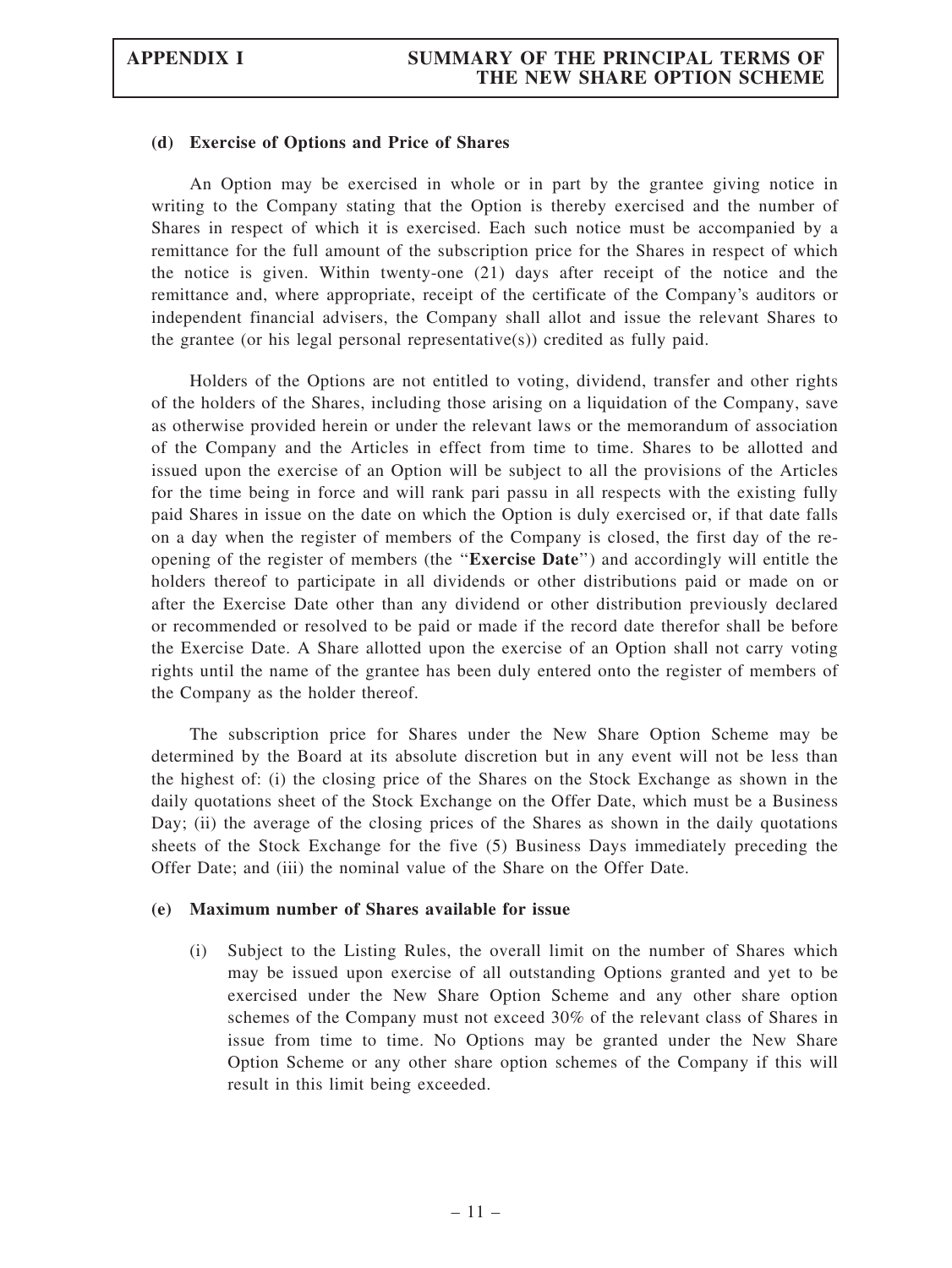# APPENDIX I SUMMARY OF THE PRINCIPAL TERMS OF THE NEW SHARE OPTION SCHEME

- (ii) Subject to the limit mentioned in  $(e)(i)$  above, the maximum number of Shares which may be issued upon exercise of all Options to be granted at any time under the New Share Option Scheme shall not, when aggregated with any Shares subject to any other share option schemes of the Company involving the issue or grant of option over Shares by the Company to, or for the benefit of the Eligible Participants, exceed 10% of the Shares in issue as at the date of the approval of the New Share Option Scheme (the ''Scheme Mandate Limit''), unless Shareholders' approval has been obtained pursuant to sub-paragraphs (iii) and (iv) below. Options lapsed in accordance with the terms of the New Share Option Scheme will not be counted for the purpose of calculating the Scheme Mandate Limit.
- (iii) Subject to the limit mentioned in (e)(i) above, the Company may refresh the Scheme Mandate Limit at any time subject to approval of the Shareholders in general meeting, provided that the Scheme Mandate Limit as refreshed must not exceed 10% of the Shares in issue as at the date of passing the relevant resolution. Options previously granted under the New Share Option Scheme and any other share option schemes of the Company (including those outstanding, cancelled, lapsed in accordance with such schemes or exercised Options) will not be counted for the purpose of calculating the this limit. The Company must send a circular to the Shareholders containing such information as required under the Listing Rules.
- (iv) Subject to the limit mentioned in  $(e)(i)$  above, the Company may also seek separate approval of the Shareholders in general meeting for granting Options beyond the Scheme Mandate Limit provided that the Options in excess of the Scheme Mandate Limit are granted only to Eligible Participants specifically identified by the Company before such approval is sought. The Company must send a circular to the Shareholders containing a generic description of the specified Eligible Participants, the number and terms of Options to be granted, the purpose of granting Options to the specified Eligible Participants with an explanation as to how the terms of the Options serve such purpose and such other information as required under the Listing Rules.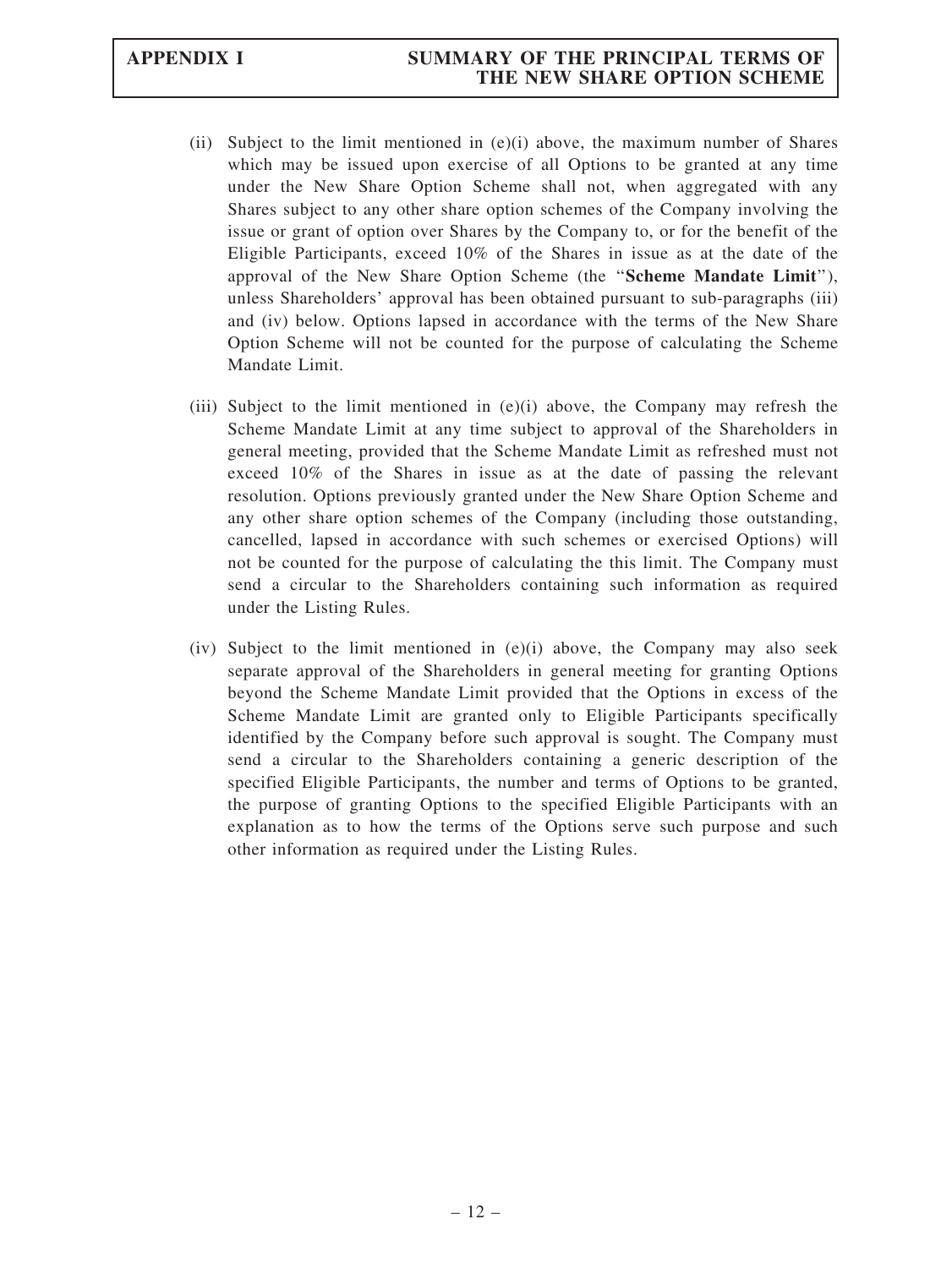#### (f) Grant of Options to connected persons or any of their associates

Any grant of Option to a Director, chief executive or substantial Shareholder (as defined in the Listing Rules) of the Company, or any of their respective associates, under the New Share Option Scheme must be approved by the independent non-executive Directors (excluding an independent non-executive Director who is the proposed grantee of the Option). Where any grant of Options to a substantial Shareholder (as defined in the Listing Rules) of the Company or an independent non-executive Director or any of their respective associates, would result in the Shares issued or to be issued upon exercise of all Options already granted or to be granted (including Options exercised, cancelled and outstanding) to such person in the 12-month period up to and including the date of such grant:

- (a) representing in aggregate over 0.1% of the relevant class of Shares in issue; and
- (b) having an aggregate value, based on the closing price of the Shares as stated in the daily quotation sheet issued by the Stock Exchange at the date of each grant, in excess of HK\$5 million, such further grant of Options must be approved by Shareholders of the Company.

A circular must be prepared by the Company explaining the proposed grant, disclosing (i) the number and terms of the Options to be granted, (ii) containing a recommendation from the independent non-executive Directors (excluding any independent non-executive Director who is a grantee) on whether or not to vote in favour of the proposed grant, (iii) containing information relating to any Directors who are trustees of the scheme or have a direct or indirect interest in the trustees, and (iv) the information required under Rule 2.17 of the Listing Rules.

Any change in the terms of Options granted to a connected person or its associates must be approved by Shareholders in a general meeting.

#### (g) Maximum entitlement of each Participant

The total number of Shares issued and to be issued upon exercise of the options granted to each Eligible Participant or grantee (including exercised and outstanding options) in any twelve  $(12)$ -month period up to the date of grant shall not exceed  $1\%$  of the Shares in issue. Where it is proposed that any offer is to be made to an Eligible Participant (or where approximate, an existing grantee) which would result in the Shares issued and to be issued upon exercise of all options granted and to be granted to such person (including exercised, cancelled and outstanding options) in the twelve (12)-month period up to and including the relevant date of grant to exceed such limit, such offer and any acceptance thereof must be conditional upon Shareholders' approval in general meeting with such Eligible Participant (or where appropriate, an existing grantee) and his, her or its associates abstaining from voting. The Company must send a circular to the Shareholders disclosing the identity of the Eligible Participant or grantee, the number and terms of options to be granted (and options previously granted) to such Eligible Participant, the information required under the Listing Rules. The number and terms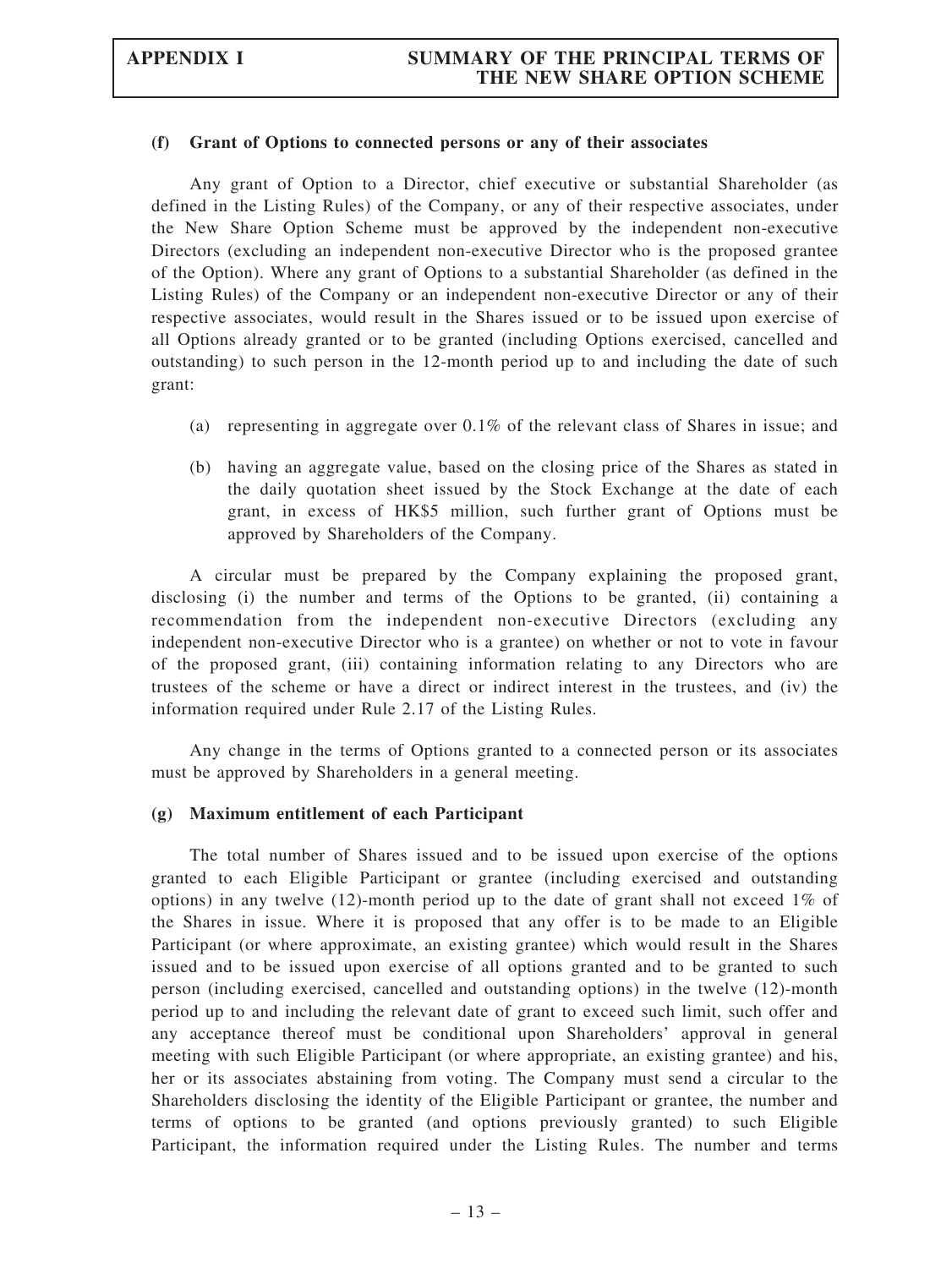(including the subscription price) of options to be granted to such Eligible Participant must be fixed before the date on which Shareholders' approval is sought and the date of the Board meeting for proposing such further grant should be taken as the date of grant for the purpose of calculating the subscription price.

## (h) Time of Exercise of Options

Subject to the terms of the New Share Option Scheme, an Option may be exercised in whole or in part at any time during the period to be determined and notified by the Directors to the grantee thereof at the time of making an Offer provided that such period shall not exceed the period of 10 years from the date of grant of the particular Option but subject to the provisions for early termination but subject to early termination of the New Share Option Scheme (the "Option Period").

There is no specific minimum period under the New Share Option Scheme for which an Option must be held or the performance target which must be achieved before an Options can be exercised under the terms of the New Share Option Scheme.

### (i) Restrictions on the time of grant of Options

Grant of Options may not be made

- (i) after inside information (as defined in the Listing Rules) has come to the knowledge of the Company until it has been announced pursuant to the requirements of the Listing Rules; and
- (ii) during the period commencing from one month immediately preceding the earlier of:
	- (a) the date of the meeting of the Board (as such date is first notified to the Stock Exchange in accordance with the Listing Rules) for approving the Company's results for any year, half-year, quarterly or any other interim period (whether or not required under the Listing Rules); and
	- (b) the deadline for the Company to publish its results for any year or halfyear under the Listing Rules, or quarterly or any other interim period (whether or not required under the Listing Rules),

and ending on the date of the results announcements.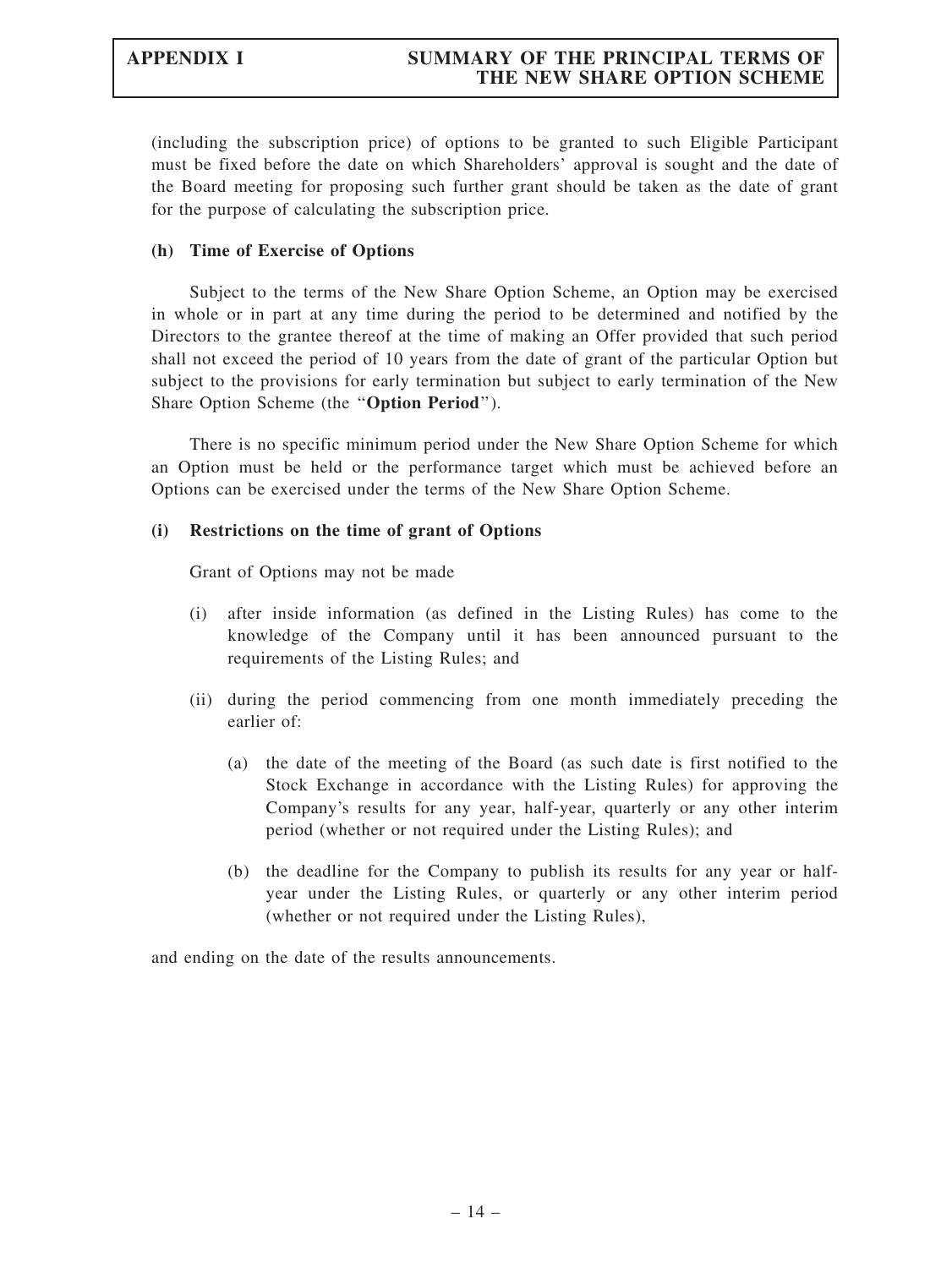#### (j) Rights are personal to grantees

An Option shall be personal to the grantee and shall not be assignable and no grantee shall in any way sell, transfer, charge, mortgage, encumber or create any interest whatsoever in favour of any third party over or in relation to any Option or enter into any agreement so to do. Any breach of the foregoing by a grantee shall entitle the Company to cancel any Option or part thereof granted to such grantee to the extent not already exercised.

#### (k) Rights on cessation of employment by dismissal

If the grantee of an Option is an employee and ceases to be an employee on one or more of the grounds that he or she has been guilty of persistent or serious misconduct, bankruptcy, insolvency, composition with his or her creditors generally or conviction of any criminal offence (other than an offence which in the opinion of the Directors does not bring the grantee or the Company and any member of the Group or the relevant Invested Entity into disrepute) or any other ground(s) on which the relevant member of the Group or the relevant Invested Entity would be entitled to terminate his or her employment pursuant to any applicable law, his or her Option (to the extent not already exercised) will lapse on the date of cessation of his or her employment.

#### (l) Rights on death

If the grantee of an Option ceases to be an Eligible Participant by reason of his or her death before exercising the Options in full and none of the events referred to in paragraph (k) above as ground for termination of his or her Options arises, his or her personal representative(s) may exercise the Option (to the extent not already exercised) within a period of 12 months following the date of death (or such longer period as the Board may determine), failing which it will lapse. If any of the events referred to in paragraph (q) to (s) below occurs during such period, his or her personal representative(s) may exercise the Option pursuant to paragraphs (q) to (s) respectively.

#### (m) Rights on cessation of employment by reason of ill-health or retirement

If the grantee of an Option is an employee and ceases to be an employee by reason of ill-health or retirement in accordance with his or her contract of employment, he or she may exercise the Option (to the extent not already exercised) within a period of six months following the date of such cessation, failing which it will lapse. The date of cessation shall be the last day on which the grantee is actually at work with the Group or the relevant Invested Entity whether salary is paid in lieu of notice or not. If any of the events referred to in paragraph (q) to (s) below occurs during such period, he or she may exercise the Option pursuant to paragraphs (q) to (s) respectively.

#### (n) Rights on cessation of employment for other reasons

If the grantee of an Option ceases to be an Eligible Participant for any reason other than the reasons set out in paragraphs (l) and (m) above, his or her Option (to the extent not already exercised) will lapse on the date of cessation.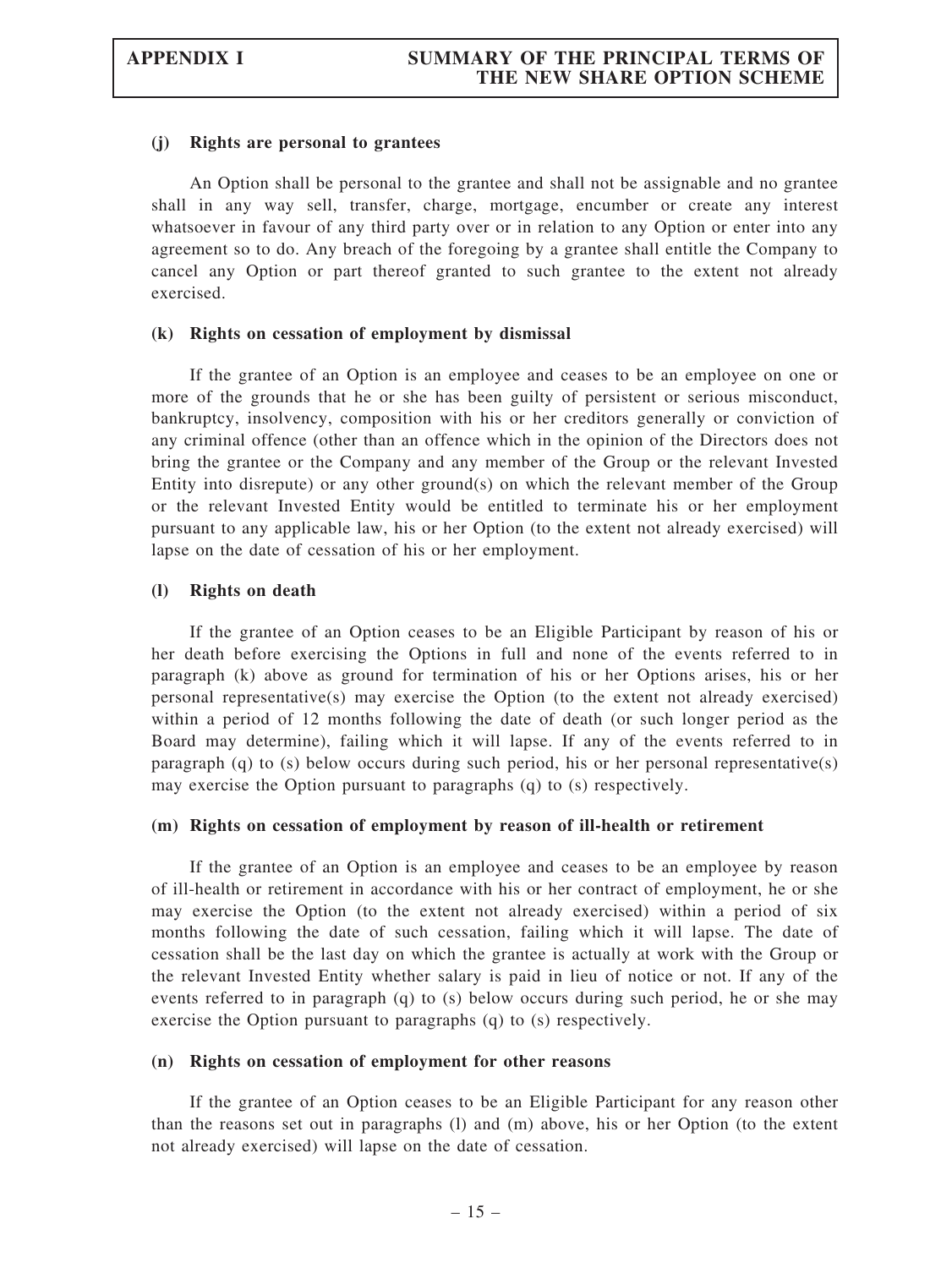#### (o) Rights on cessation of holding securities issued by the Group

If the grantee of an Option who is a holder of the securities issued by the Group or any Invested Entity ceasing to be an Eligible Participant by reason that such Option Holder ceases to be a holder of any securities issued by the Group or any Invested Entity, the Option shall lapse on the date of cessation. If the grantor or the issuer of such securities ceases to be member of the Group or an Invested Entity, the grantee of an Option may exercise the Option within six months following the date of cessation.

#### (p) Rights on breach of contract

If the grantee of an Option who is a business or joint venture partner, contractor, agent or representative, consultant, adviser, supplier, producer or licensor, customer, licensee (including any sub-licensee) or distributor, landlord or tenant (including subtenant) of the Group or the relevant Invested Entity ceasing to be an Eligible Participant by reason of breach of contract entered into between such Eligible Participant and the relevant member of the Group or the relevant Invested Entity, in the absolute determination of the Board, the Option shall lapse on the date of the Board's determination and not be exercisable.

#### (q) Rights on a general offer

In the event of a general offer being made to all Shareholders (or all such holders other than the offeror and/or person controlled by the offeror and/or any person acting in concert (as defined in The Hong Kong Codes on Takeovers and Mergers) with the offeror) and such offer becomes or is declared unconditional during the Option Period of the relevant Option, the grantee (or his personal representative $(s)$ ) shall be entitled to exercise the Option in full (to the extent not already exercised) at any time within thereafter and up to the close of such offer.

#### (r) Rights on winding up

In the event a notice is given by the Company to its members to convene a general meeting for the purpose of considering and, if thought fit, approving a resolution to voluntarily wind-up the Company, the Company shall on the same date as it despatches such notice to each member of the Company give notice thereof to all grantees and any grantee (or his or her personal representative(s) may by notice in writing to the Company accompanied by a remittance for the full amount of the aggregate Subscription Price in respect of the relevant Option (such notice to be received by the Company no later than five Business Days prior to the propose general meeting)) shall be entitled to exercise all or any of his or her vested portion of the Option (to the extent not already exercised) and the Company shall as soon as possible and in any event no later than the Business Day immediately prior to the date of the proposed general meeting referred to above, allot and issue such number of Shares to the grantee credited as fully paid.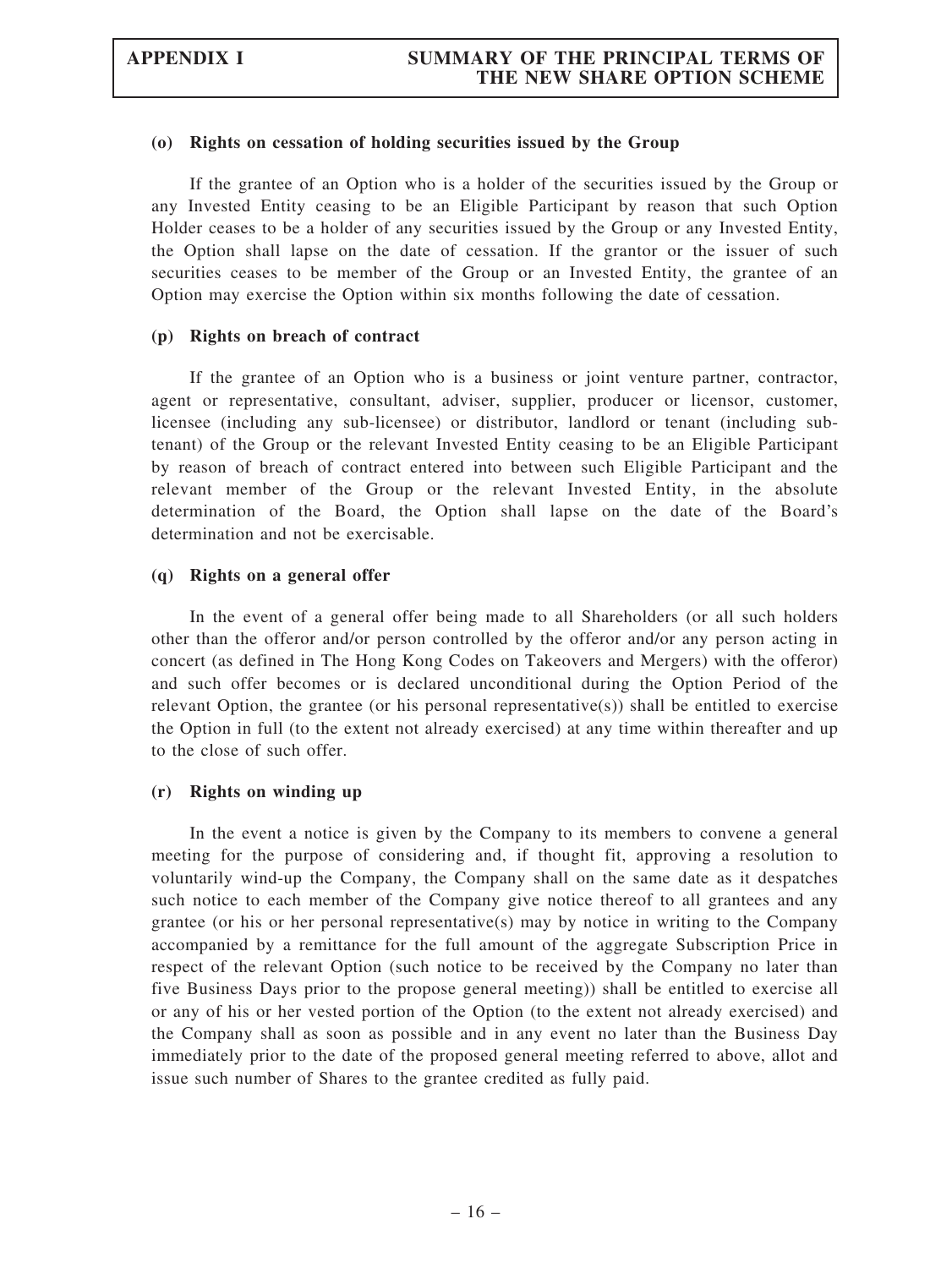#### (s) Rights on reconstruction, compromise or arrangement

If a compromise or arrangement between the Company and its members or creditors is proposed for the purpose of or in connection with a scheme for the reconstruction or amalgamation of the Company, the Company shall give notice to the grantee on the same date as it despatches the notice to each member or creditor of the Company to summon a meeting to consider such a compromise or arrangement, and thereupon the grantee (or his or her personal representative(s)) may by notice in writing to the Company accompanied by a remittance of the full amount of the subscription price in respect of which the notice is given (such notice shall be received by the Company no later than five (5) Business Days prior to the proposed meeting) exercise the Option (to the extent not already exercised) either to its full extent or to the extent specified in the notice and the Company shall as soon as possible and in any event no later than the Business Day immediately prior to the date of the proposed general meeting allot and issue such number of Shares to the grantee credited as fully paid.

#### (t) Cancellation of Options

Any Option granted but not exercised may not be cancelled except with the written consent of the relevant grantee and the prior approval of the Directors. Any cancellation of Options granted but not exercised and the issuance of new Options to the same grantee may only be made under the New Share Option Scheme with available unissued Options (excluding the cancelled Options) within the Scheme Mandate Limit. Options lapsed in accordance with the terms of the New Share Option Scheme will not be counted for the purpose of calculating the Scheme Mandate Limited.

#### (u) Effect of alterations to share capital

In the event of any alteration in the capital structure of the Company by way of capitalisation of profits or reserves, rights issue, consolidation, subdivision or reduction of the share capital of the Company (other than an issue of Shares as consideration in respect of a transaction while any Option remains exercisable), such corresponding alterations (if any) will be made in (i) the numbers or nominal amount of Shares subject to any Option so far as such Option remains unexercised and/or (ii) the subscription price per Share as the auditors or independent financial advisers for the time being of the Company shall at the request of the Company or any grantee certify in writing to be in their opinion fair and reasonable, provided that any such alterations shall be made on the basis that the grantee shall have the same proportion of the issued share capital of the Company to which he or she was entitled before such alteration and the aggregate subscription price payable by the grantee on the full exercise of any Option shall remain as nearly as possible the same as (but not greater than) it was before such event, but so that no such alterations shall be made the effect of which would be to enable a Share to be issue at less than its nominal value. Save in the case of a capitalisation issue, the auditors or independent financial advisers for the time being of the Company must confirm to the Directors in writing that such adjustment(s) satisfy the aforesaid requirements, the requirements of Rule 17.03(13) of the Listing Rules, the supplementary guidance issued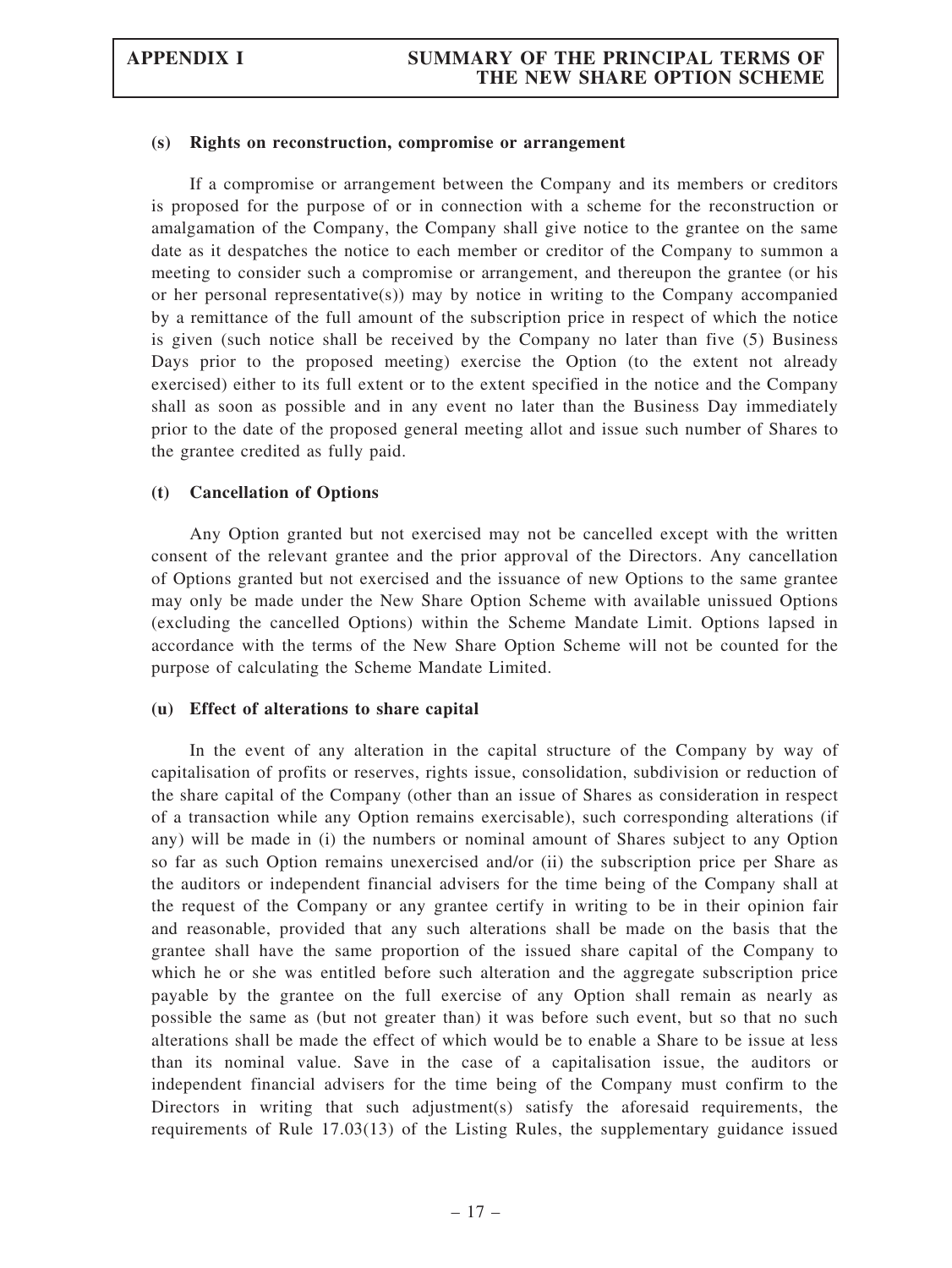by the Stock Exchange on 5 September 2005, any relevant provisions of the Listing Rules and any guidance/interpretation of the Listing Rules issued by the Stock Exchange and the note thereto from time to time.

## (v) Ranking of Shares

The Shares to be allotted upon the exercise of an Option will be subject to all the provisions of the Articles for the time being in force and will rank pari passu in all respects with the fully paid Shares in issue on the date on which the Option is exercised and accordingly will entitle the holders of Shares to participate in all dividends or other distributions paid or made on or after the date on which the Option is exercised other than any dividends or other distributions previously declared or recommended or resolved to be paid or made with respect to a record date which shall be before the date of allotment.

### (w) Duration of the New Share Option Scheme

The New Share Option Scheme shall continue in force for the period commencing from the Adoption Date, which is expected to be the date of the EGM, and expiring at the close of business on the tenth anniversary thereof, after such period no further Options will be granted but the provisions of the New Share Option Scheme shall remain in full force and effect in respect of any Options granted before its expiry or termination but not yet exercised.

## (x) Alterations to the terms of the New Share Option Scheme

The New Share Option Scheme may be altered in any respect by a resolution of the Board, save and except that:

- (i) the provisions relating to the matters set out in Rule 17.03 of the Listing Rules cannot be altered to the advantage of Eligible Participants without the prior approval of Shareholders in a general meeting;
- (ii) any alterations to the terms and conditions of the New Share Option Scheme which are of a material nature or any change to the terms of Options granted must be approved by Shareholders, except where the alterations take effect automatically under the existing terms of the New Share Option Scheme;
- (iii) the amended terms of the New Share Option Scheme or the Options must still comply with the relevant requirements of Chapter 17 of the Listing Rules; and
- (iv) any change to the authority of the Directors or the administrator of the New Share Option Scheme in relation to any alteration to the terms of the New Share Option Scheme must be approved by Shareholders in a general meeting.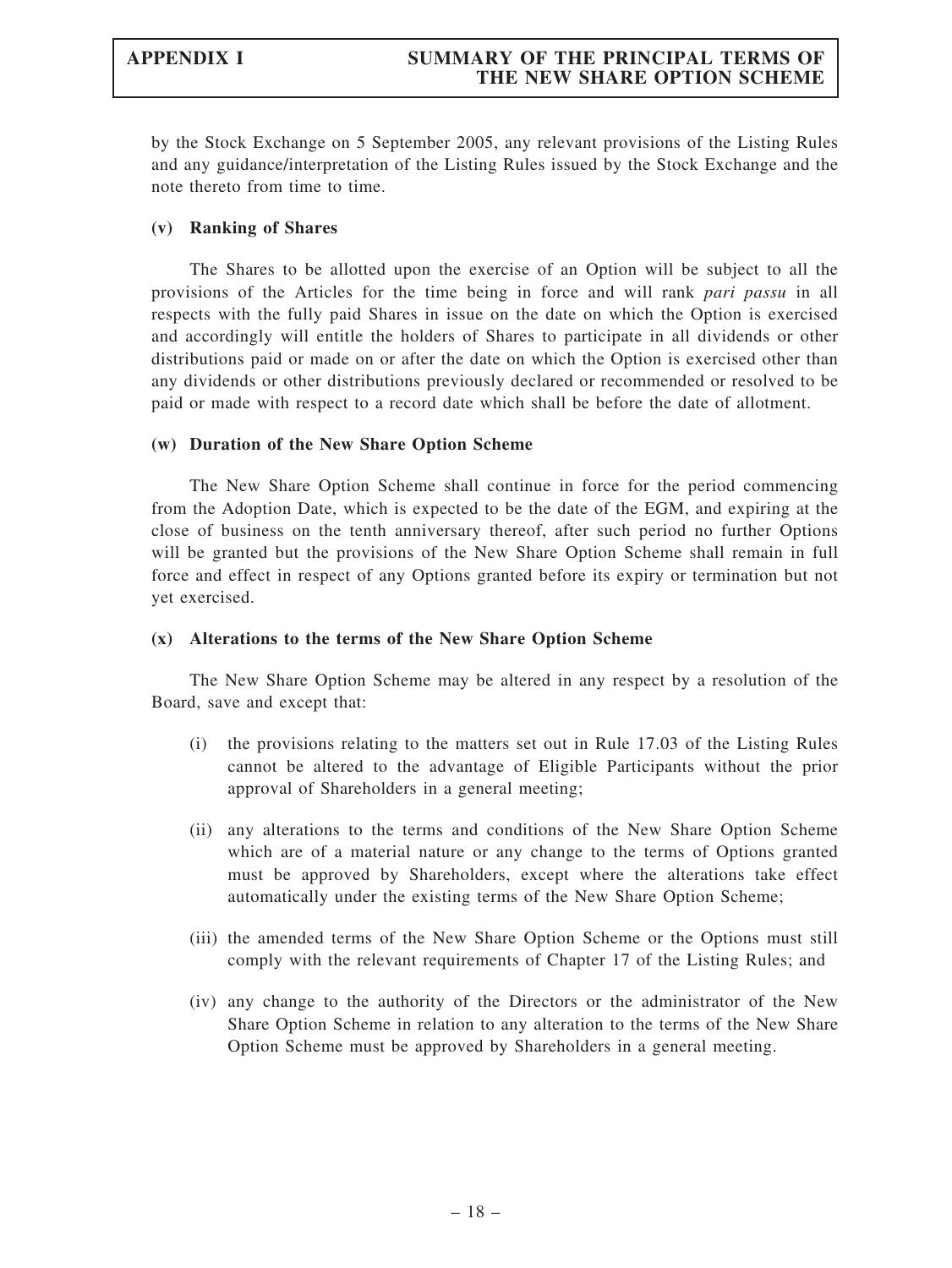#### (y) Conditions of the New Share Option Scheme

The New Share Option Scheme is conditional upon:

- (a) the passing of the ordinary resolution to adopt the New Share Option Scheme; and
- (b) the Listing Committee of the Stock Exchange granting the listing of and permission to deal in any Shares which may fall to be issued by the Company pursuant to the exercise of Options in accordance with the terms and conditions of the New Share Option Scheme.

### (z) Lapse of Options

An Option shall lapse automatically (to the extent not already exercised) on the earliest of:

- (i) the expiry of the Option Period;
- (ii) the expiry of any of the periods referred to in paragraphs  $(k)$  to  $(s)$ ;
- (iii) the date on which the Directors shall exercise the Company's right to cancel the Option by reason of a breach of paragraph (j) by the grantee of the Option in respect of that or any other Option; and
- (iv) the date of the commencement of the winding-up of the Company.

#### (aa) Termination

The Company by ordinary resolution in general meeting may at any time terminate the operation of the New Share Option Scheme and in such event no further Options will be offered but in all other respects the provisions of the New Share Option Scheme shall remain in force to the extent necessary to give effect to the exercise of any Options granted but not yet exercised prior to such termination.

Details of the Options granted, including Options exercised or outstanding, under the New Share Option Scheme shall be disclosed in the circular to Shareholders seeking approval of any subsequent share option scheme to be established after such termination.

#### (bb) Miscellaneous

The terms of the New Share Option Scheme (and any other schemes adopted by the Company from time to time) shall be in accordance with the requirements set out in Chapter 17 of the Listing Rules.

The Company will comply with the relevant statutory requirements and the Listing Rules from time to time in force on a continuing basis in respect of the New Share Option Scheme and any other schemes of the Company.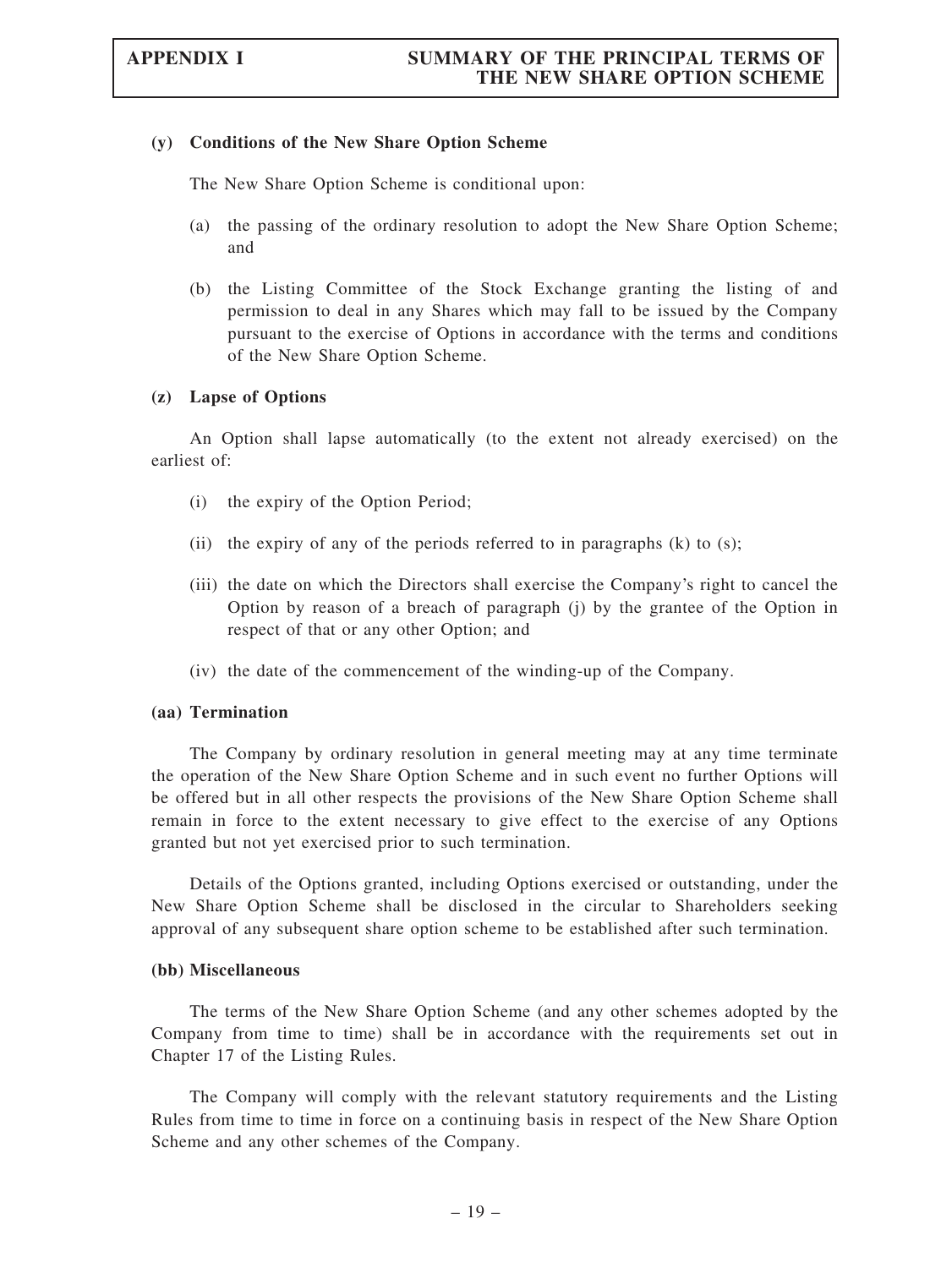# APPENDIX I SUMMARY OF THE PRINCIPAL TERMS OF THE NEW SHARE OPTION SCHEME

Any dispute arising in connection with the number of Shares of an Option and any of the matters referred to in paragraph (u) above shall be referred to the decision of the auditors or the independent financial advisers of the Company who shall act as experts and not as arbitrators and whose decision, in the absence of manifest error, shall be final, conclusive and binding on all persons who may be affected thereby.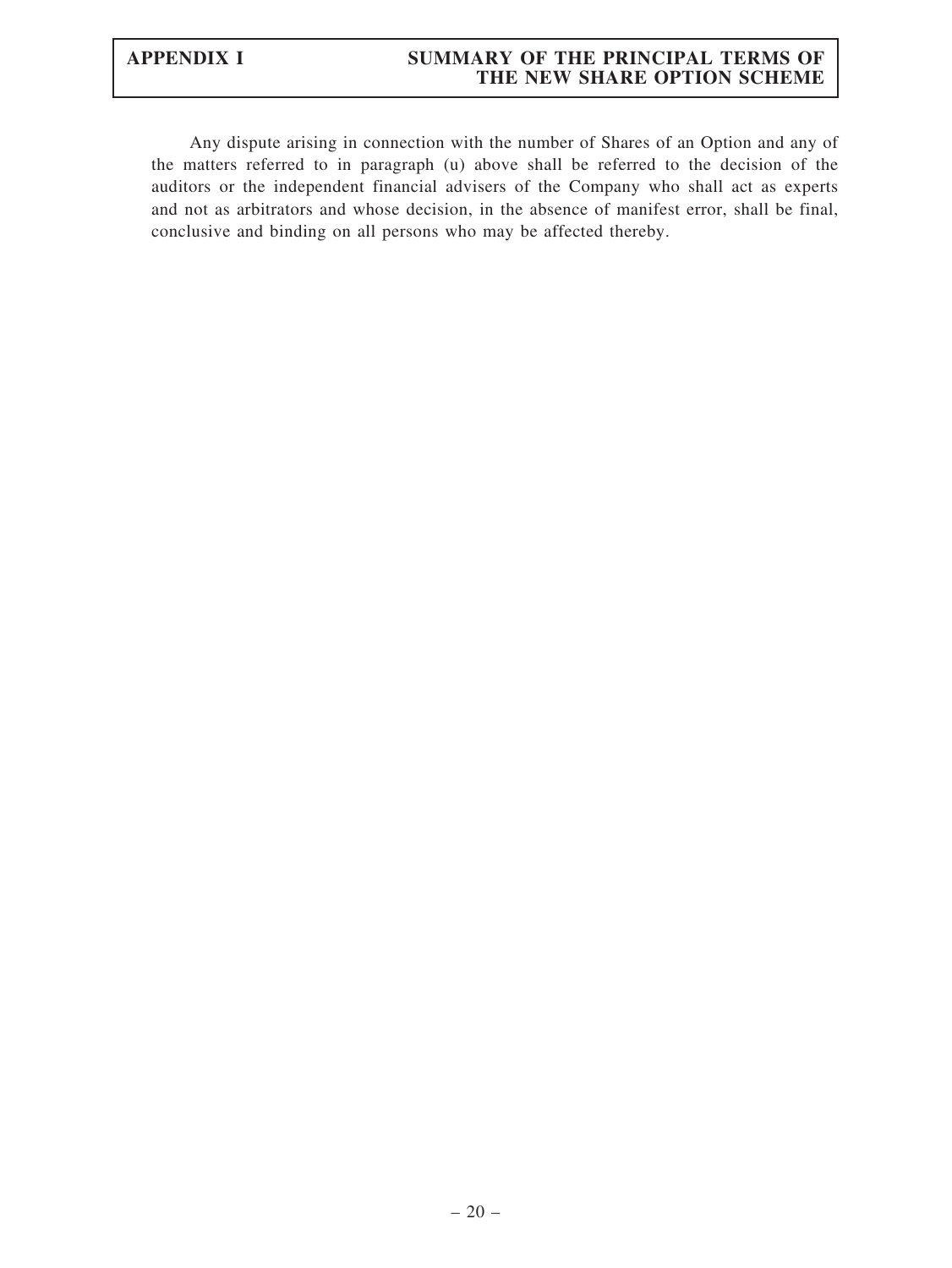#### EXISTING SHARE OPTION SCHEME NEW SHARE OPTION SCHEME

The purpose of the New Share Option Scheme is to enable the Company to grant Options to selected Eligible Participants as incentives or rewards for their contribution or potential contribution to the Group or any Invested Entity. The Company considers that the Invested Entity, an entity in which the Group holds an equity interest, may contribute to the Group's profits. The Company also considers that the granting of the Options to the employee, director, officer or consultant of the Invested Entity would provide an incentive for their contribution to the Invested Entity which indirectly benefits the Group.

#### (1) Purpose

The purpose of the Existing Share Option Scheme is to enable the Directors to grant options to the eligible participants as incentives or rewards for their commitment and/or contribution to the Group and as incentive for such eligible participants to render improved services and/or patronage to the Group on a long-term basis.

#### (2) Administration

The Existing Share Option Scheme shall be subject to the administration of the Board whose decision (save as otherwise provided herein) shall be final and binding on all parties.

The New Share Option Scheme shall be subject to the administration of the Board whose decision on all matters arising in relation to this Scheme or its interpretation or effect shall (save as otherwise provided herein and in the absence of manifest error) be final and binding on all persons who may be affected thereby.

#### (3) Eligible participant(s)

Includes: Includes:

(a) any employee (whether full-time or part-time), any Director (whether executive, non-executive or independent non-execution Director) or any shareholders of any member of the Group;

(a) any full time or part time employees of the Group or any Invested Entity (including any directors, whether executive or non-executive and whether independent or not, of the Company or any Subsidiary or any Invested Entity);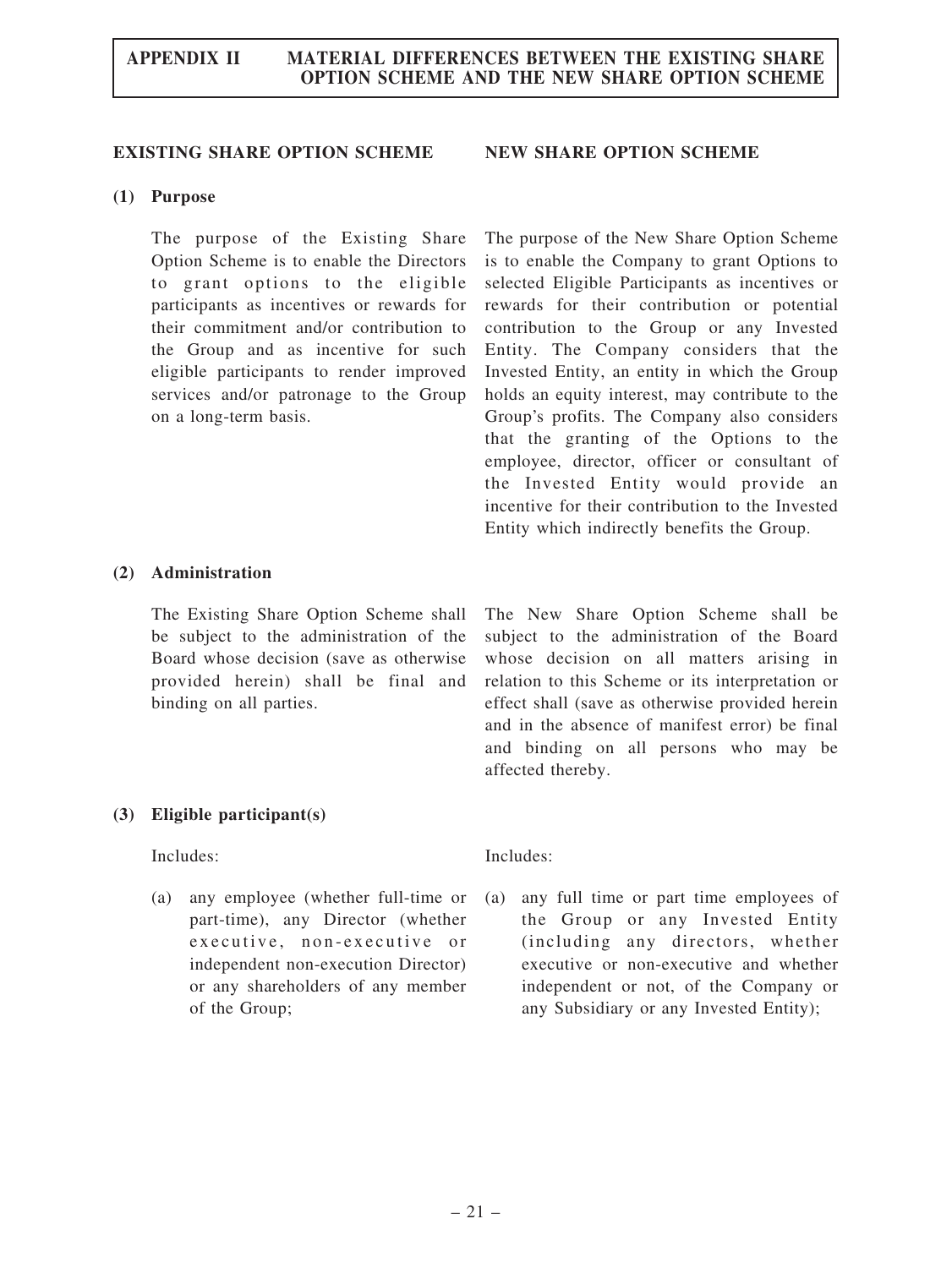(b) any employee (whether full time or part time), any Director (whether executive, non-executive or independent non-executive Director) or any shareholder of any associated company of any member of the Group;

Director or shareholder of any member of the Group is a beneficiary or a discretionary object;

- (d) any supplier of goods or services to any member of the Group;
- (e) any customer of any member of the Group;
- (f) any professional advisers of any member of the Group; and
- (g) any company wholly-owned by any one or more persons belonging to any of the above classes of persons.

The eligibility of a participant to the Existing Share Option Scheme shall be determined by the Directors at their sole discretion on the basis of any one or more of the following factors:

- (a) the length of service of the eligible participant with the Group;
- (b) the job performance of the eligible participant; and

(b) any holder of any securities issued by the Group; and

(c) any trust in which any employee, (c) any business or joint venture partners, contractors, agents or representatives, consultants, advisers, suppliers, producers or licensors, customers, licensees (including any sublicensee) or distributors, landlords or tenants (including any sub-tenants) of the Group or any Invested Entity or any person who, in the sole discretion of the Board, has contributed or may contribute to the Group or any Invested Entity.

> Subject to the terms of the New Share Option Scheme, the Board may, in its absolute discretion, invite any Eligible Participant to take up Options to subscribe for Shares.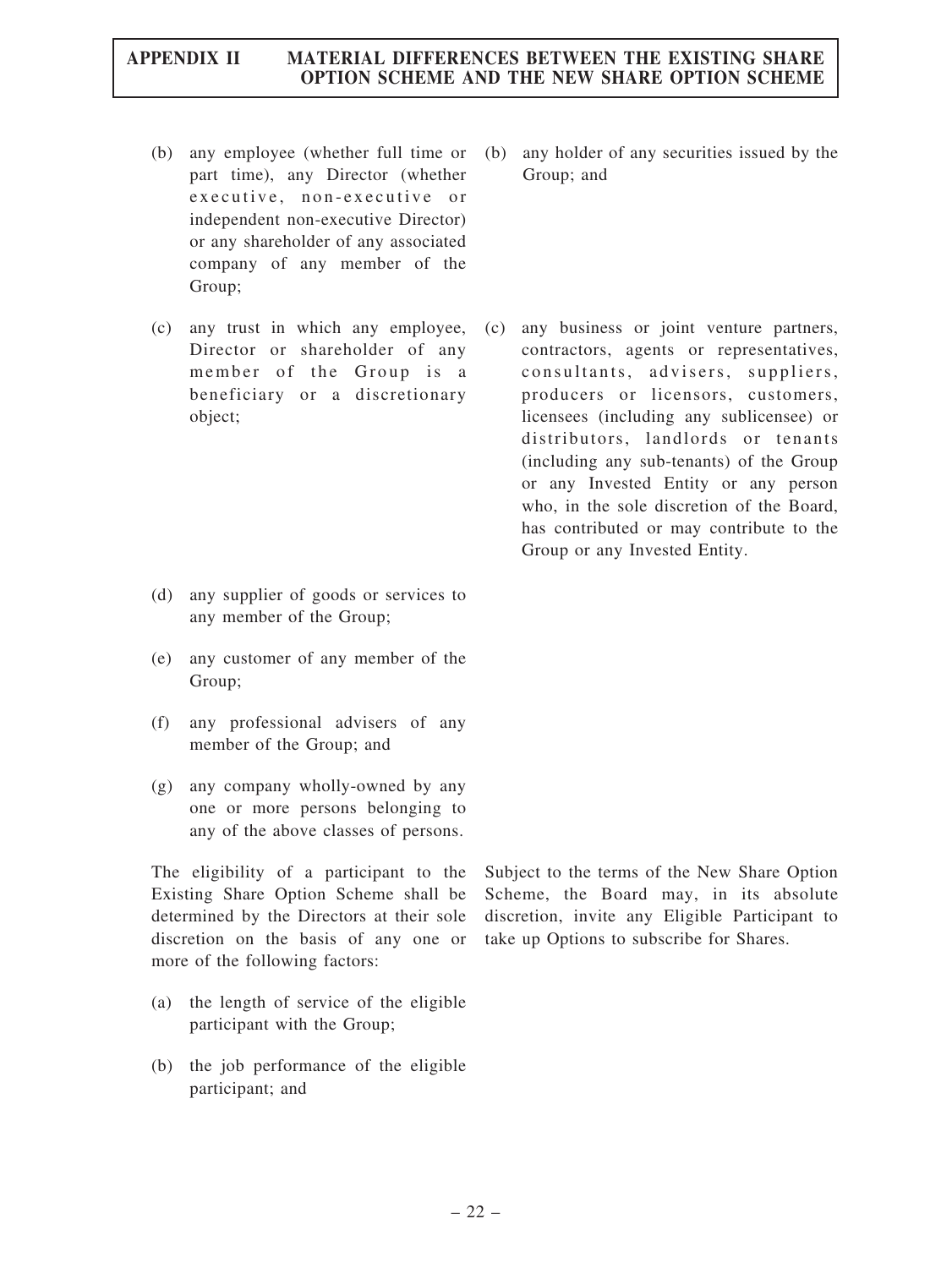(c) the contribution made or expected to be made by the eligible participant to the Group.

# (4) Grant and acceptance of options

An offer shall be made to an eligible participant by letter in such form as the Board may from time to time determine specifying the number of Shares and the Option Period (as defined below) in respect of which the offer is made and requiring the eligible participant to undertake to hold the option on the terms on which it is to be granted and to be bound by the provisions of the Existing Share Option Scheme and shall remain open for acceptance by the eligible participant to whom an offer is made for a period of twenty-eight (28) days from the offer date provided that no such offer shall be opened for acceptance after the expiry of the effective period of the Existing Share Option Scheme.

# An offer of the grant of an Option shall be made to Eligible Participants in writing (and unless so made shall be invalid) in such form as the Board may from time to time determine and shall remain open for acceptance by the Eligible Participant concerned for a period of twenty-one (21) days from the date upon which it is made provided that no such offer shall be open for acceptance after the earlier of the 10th anniversary of the Adoption Date or the termination of the New Share Option Scheme or the Eligible Participant to whom such offer is made has ceased to be an Eligible Participant.

# (5) Time of exercise of options

An option may be exercised at any time during such period as may be determined by the Board in accordance with the terms of the Existing Share Option Scheme (the period shall be not more than 10 years from the date of acceptance of the offer by the grantee) (the ''Option Period'').

An Option may be exercised in whole or in part at any time during the period to be determined and notified by the Directors to the grantee thereof at the time of making an Offer provided that such period shall not exceed the period of 10 years from the date of grant of the particular Option but subject to the provisions for early termination but subject to early termination of the New Share Option Scheme (the ''Option Period'').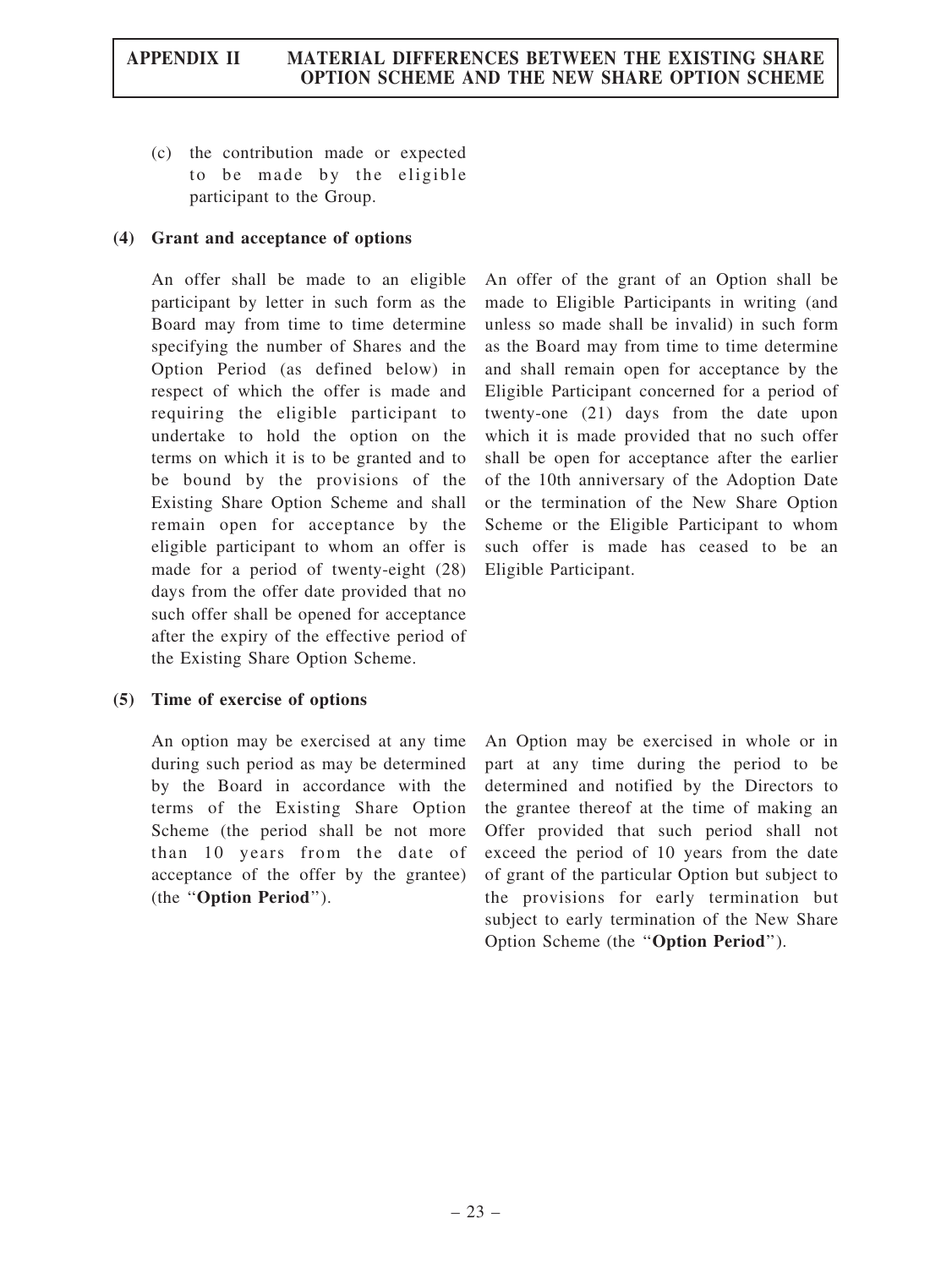## (6) Restrictions on the time of grant of options

Any grant of options must not be made after a price sensitive development has occurred or a price sensitive matter has been the subject of a decision, until such price sensitive information has been published in the newspapers or other medium pursuant to the requirements of the Listing Rules. In particular, during the period commencing one month immediately preceding the earlier of:

(a) the date of the Board meeting for the approval of the Company's interim or annual results; and

(b) the deadline for the Company to publish its interim or annual results announcement, no option should be granted until such information has been announced pursuant to the requirements of the Listing Rules.

Grant of Options may not be made (i) after inside information (as defined in the Listing Rules) has come to the knowledge of the Company until it has been announced pursuant to the requirements of the Listing Rules; and (ii) during the period commencing from one month immediately preceding the earlier of:

- the date of the meeting of the Board (as such date is first notified to the Stock Exchange in accordance with the Listing Rules) for approving the Company's results for any year, half-year, quarterly or any other interim period (whether or not required under the Listing Rules); and
- (b) the deadline for the Company to publish its results for any year or half-year under the Listing Rules, or quarterly or any other interim period (whether or not required under the Listing Rules), and ending on the date of the results announcements.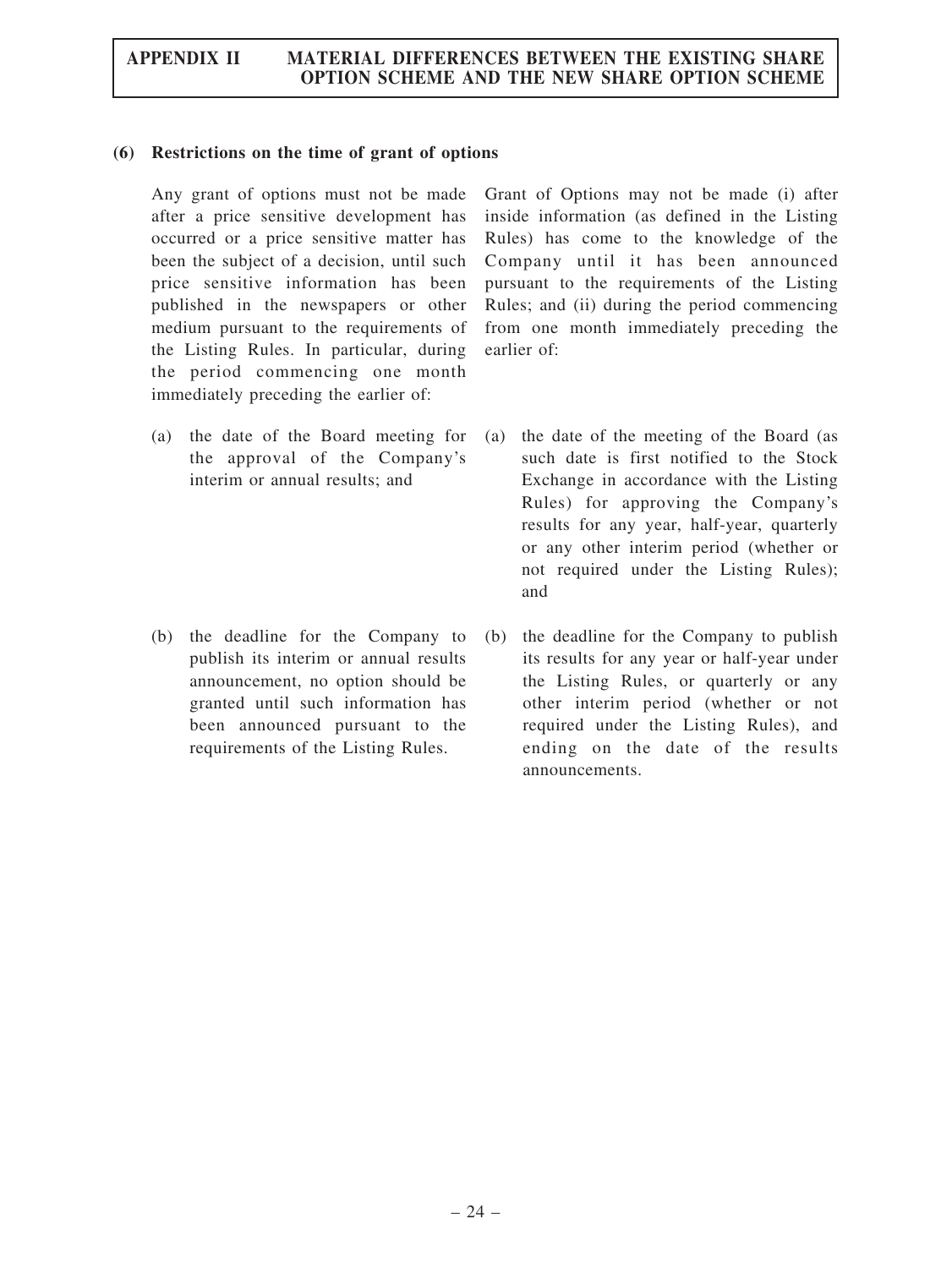## (7) Rights on ceasing employment or directorship

If the grantee of an Option is an employee or director of a member of the Group and the grantee ceases to be an employee (whether full-time or part-time) or director of the relevant member of the Group for:

- (i) any reason other than death or
- (ii) the termination of his employment or directorship on the grounds that he has been guilty of misconduct, or has committed any act of bankruptcy or has become insolvent or has made any arrangements or composition with his creditors generally, or has been convicted of any criminal offence (if so determined by the Board) or on any other ground on which an employer would be entitled to terminate his employment at common law or pursuant to any applicable laws or under the grantee's service contract with the relevant Group (the ''Misconducts''), the grantee may exercise the option up to the grantee's entitlement at the date of cessation (to the extent which has become exercisable and not already exercised) within the period of one month following the date of such cessation, which date shall be the grantee's last actual working day with the relevant member of the Group whether salary is paid in lieu of notice or not. The period of one month may, in the absolute discretion of the Directors, be extended by the Directors but the period of such extension shall not exceed six months from the date of expiration of the original periods.

If the grantee of an Option is an employee and ceases to be an employee on one or more of the grounds that he or she has been guilty of persistent or serious misconduct, bankruptcy, insolvency, composition with his or her creditors generally or conviction of any criminal offence (other than an offence which in the opinion of the Directors does not bring the grantee or the Company and any member of the Group or the relevant Invested Entity into disrepute) or any other ground(s) on which the relevant member of the Group or the relevant Invested Entity would be entitled to terminate his or her employment pursuant to any applicable law (the ''Misconducts''), his or her Option (to the extent not already exercised) will lapse on the date of cessation of his or her employment.

If the grantee of an Option is an employee and ceases to be an employee by reason of illhealth or retirement in accordance with his or her contract of employment, he or she may exercise the Option (to the extent not already exercised) within a period of six months following the date of such cessation, failing which it will lapse. The date of cessation shall be the last day on which the grantee is actually at work with the Group or the relevant Invested Entity whether salary is paid in lieu of notice or not.

If the grantee of an Option ceases to be an Eligible Participant for any reason other than death, ill-health or retirement, his or her Option (to the extent not already exercised) will lapse on the date of cessation.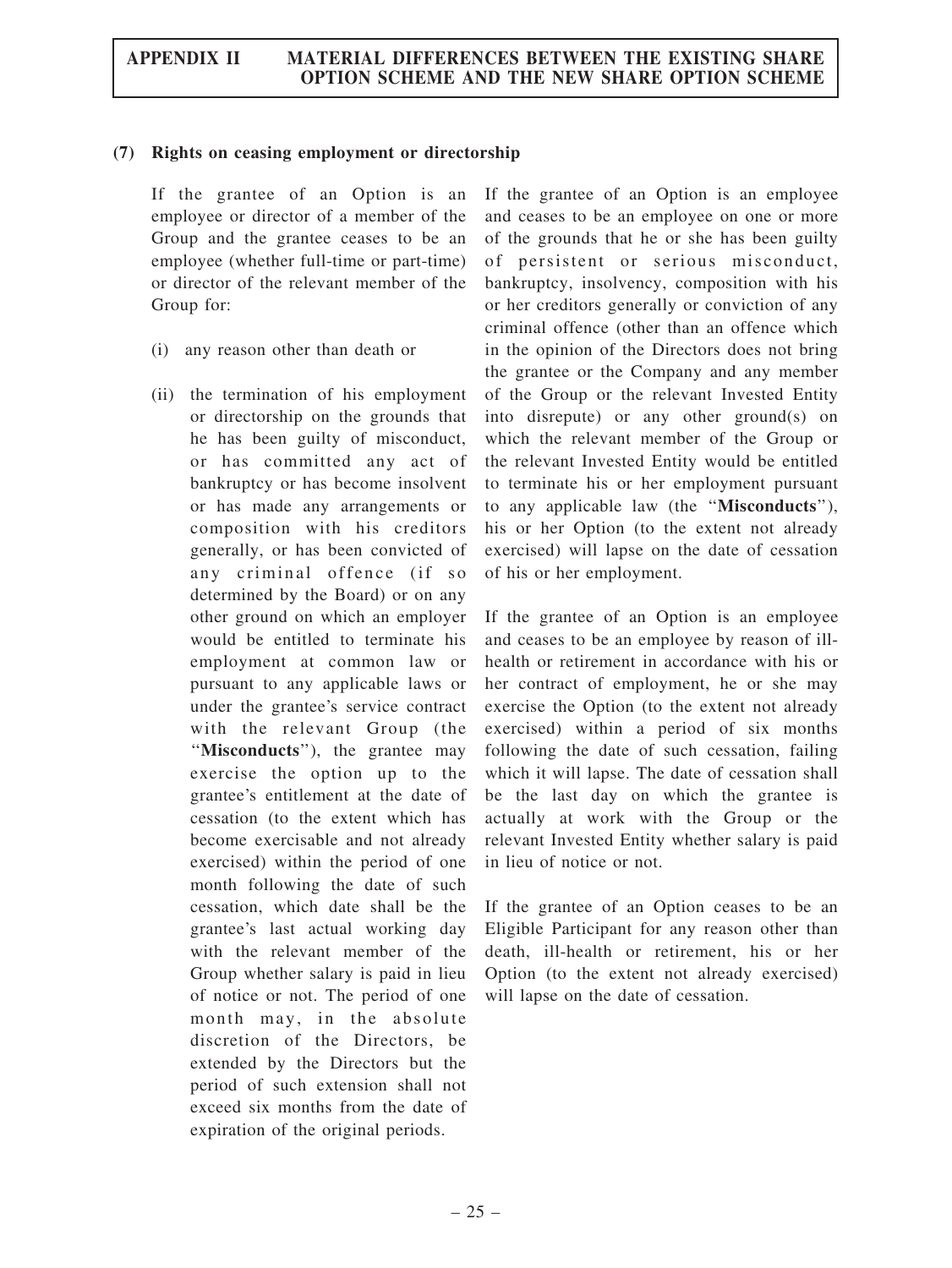# (8) Rights on death

If the grantee of an Option dies before exercising the Option in full and, where the grantee is an employee or director of a member of the Group, none of certain events which would be a ground for termination of his employment or directorship for reason of the Misconducts defined above, the personal representative(s) of the deceased grantee may exercise the Option in full (to the extent which has become exercisable and not already exercised) within a period of 12 months from the date of death unless extended by the Board but the period of such extension shall not exceed 6 months from the date of expiration of the original periods.

If the grantee of an Option ceases to be an Eligible Participant by reason of his or her death before exercising the Options in full and none of the Misconducts as ground for termination of his or her Options arises, his or her personal representative(s) may exercise the Option (to the extent not already exercised) within a period of 12 months following the date of death (or such longer period as the Board may determine), failing which it will lapse.

# (9) Rights on cessation of holding securities issued by the Group

Not applicable **If the grantee of an Option who is a holder of** the securities issued by the Group or any Invested Entity ceasing to be an Eligible Participant by reason that such Option Holder ceases to be a holder of any securities issued by the Group or any Invested Entity, the Option shall lapse on the date of cessation. If the grantor or the issuer of such securities ceases to be member of the Group or an Invested Entity, the grantee of an Option may exercise the Option within six months following the date of cessation.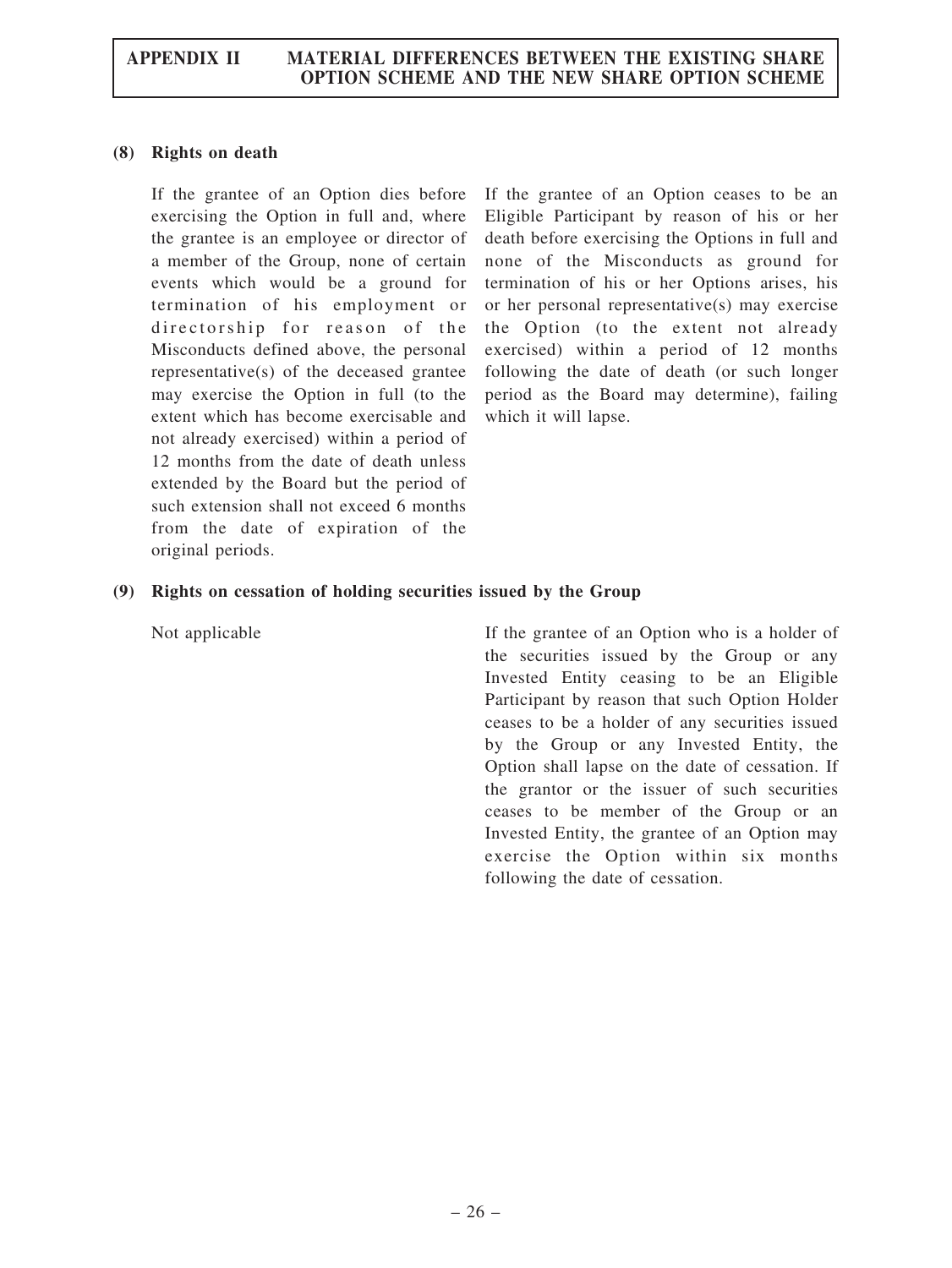# (10) Rights on breach of contract

Not applicable If the grantee of an Option who is a business or joint venture partner, contractor, agent or representative, consultant, adviser, supplier, producer or licensor, customer, licensee (including any sub-licensee) or distributor, landlord or tenant (including subtenant) of the Group or the relevant Invested Entity ceasing to be an Eligible Participant by reason of breach of contract entered into between such Eligible Participant and the relevant member of the Group or the relevant Invested Entity, in the absolute determination of the Board, the Option shall lapse on the date of the Board's determination and not be exercisable.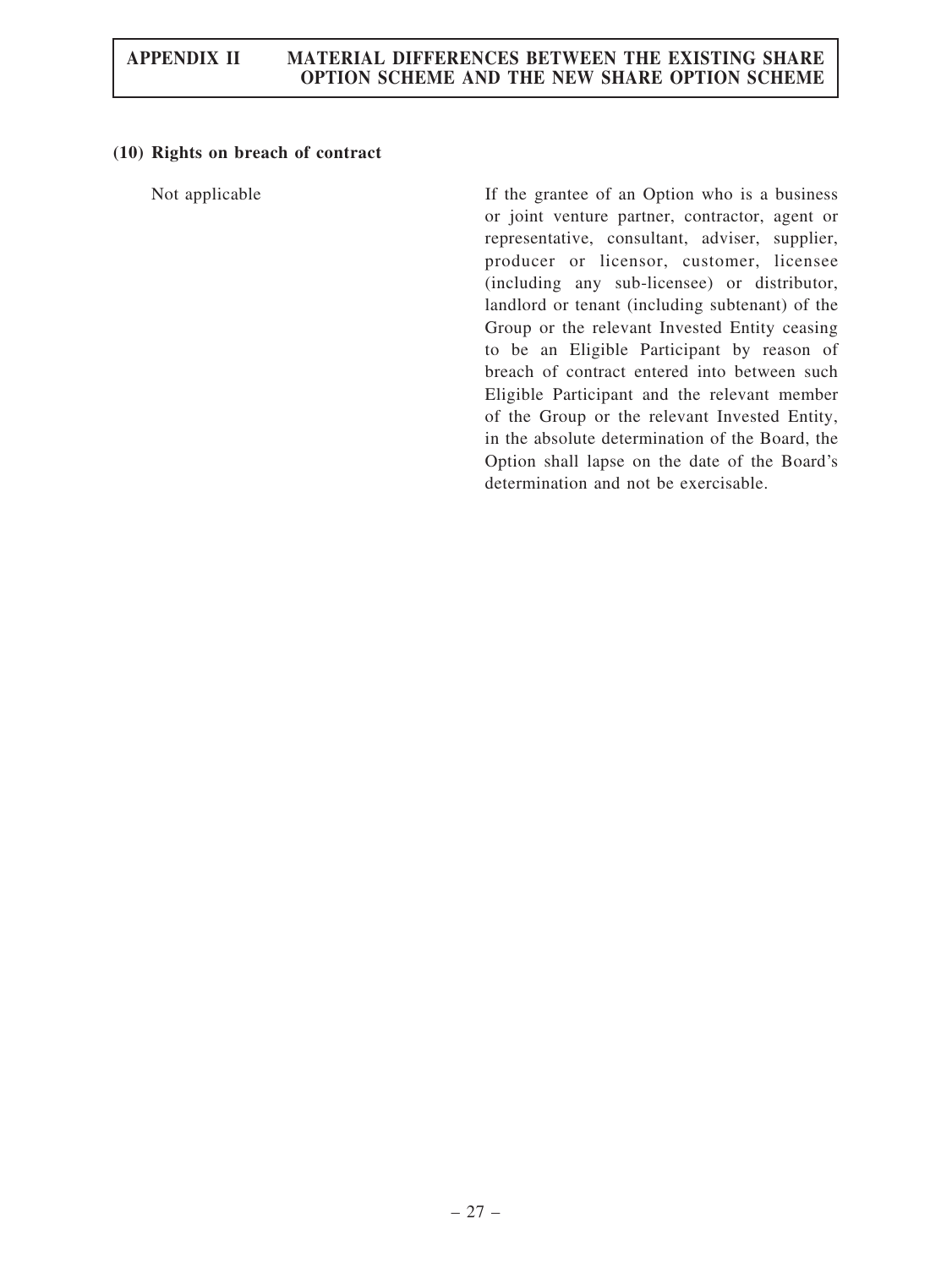## (11) Effect of alterations to share capital

In the event of an alteration in the capital structure of the Company through consolidation, subdivision, capitalisation issue, issue of shares by way of rights or a reduction of share capital whilst any option remains exercisable, such corresponding alterations (if any) certified by the auditors for the time being of the Company or the Company's independent financial adviser as fair and reasonable and satisfying the requirements of the Listing Rules will be made in the number or nominal amount of Shares subject to the options so far as unexercised, the subscription price and/or the maximum number of Shares subject to the grant of options as referred to in paragraph (6) above, provided that no such alteration shall be made so that a Share would be issued at less than its nominal value or which would give a grantee a different proportion of the issued share capital of the Company as that to which he was previously entitled. No alteration shall be made if any alteration in the capital structure of the Company is the result of an issue of Shares in the capital of the Company as consideration in a transaction.

In the event of any alteration in the capital structure of the Company by way of capitalisation of profits or reserves, rights issue, consolidation, subdivision or reduction of the share capital of the Company (other than an issue of Shares as consideration in respect of a transaction while any Option remains exercisable), such corresponding alterations (if any) will be made in (i) the numbers or nominal amount of Shares subject to any Option so far as such Option remains unexercised and/or (ii) the subscription price per Share as the auditors or independent financial advisers for the time being of the Company shall at the request of the Company or any grantee certify in writing to be in their opinion fair and reasonable, provided that any such alterations shall be made on the basis that the grantee shall have the same proportion of the issued share capital of the Company to which he or she was entitled before such alteration and the aggregate subscription price payable by the grantee on the full exercise of any Option shall remain as nearly as possible the same as (but not greater than) it was before such event, but so that no such alterations shall be made the effect of which would be to enable a Share to be issue at less than its nominal value. Save in the case of a capitalisation issue, the auditors or independent financial advisers for the time being of the Company must confirm to the Directors in writing that such adjustment(s) satisfy the aforesaid requirements, the requirements of Rule 17.03(13) of the Listing Rules, the supplementary guidance issued by the Stock Exchange on 5 September 2005, any relevant provisions of the Listing Rules and any guidance/interpretation of the Listing Rules issued by the Stock Exchange and the note thereto from time to time.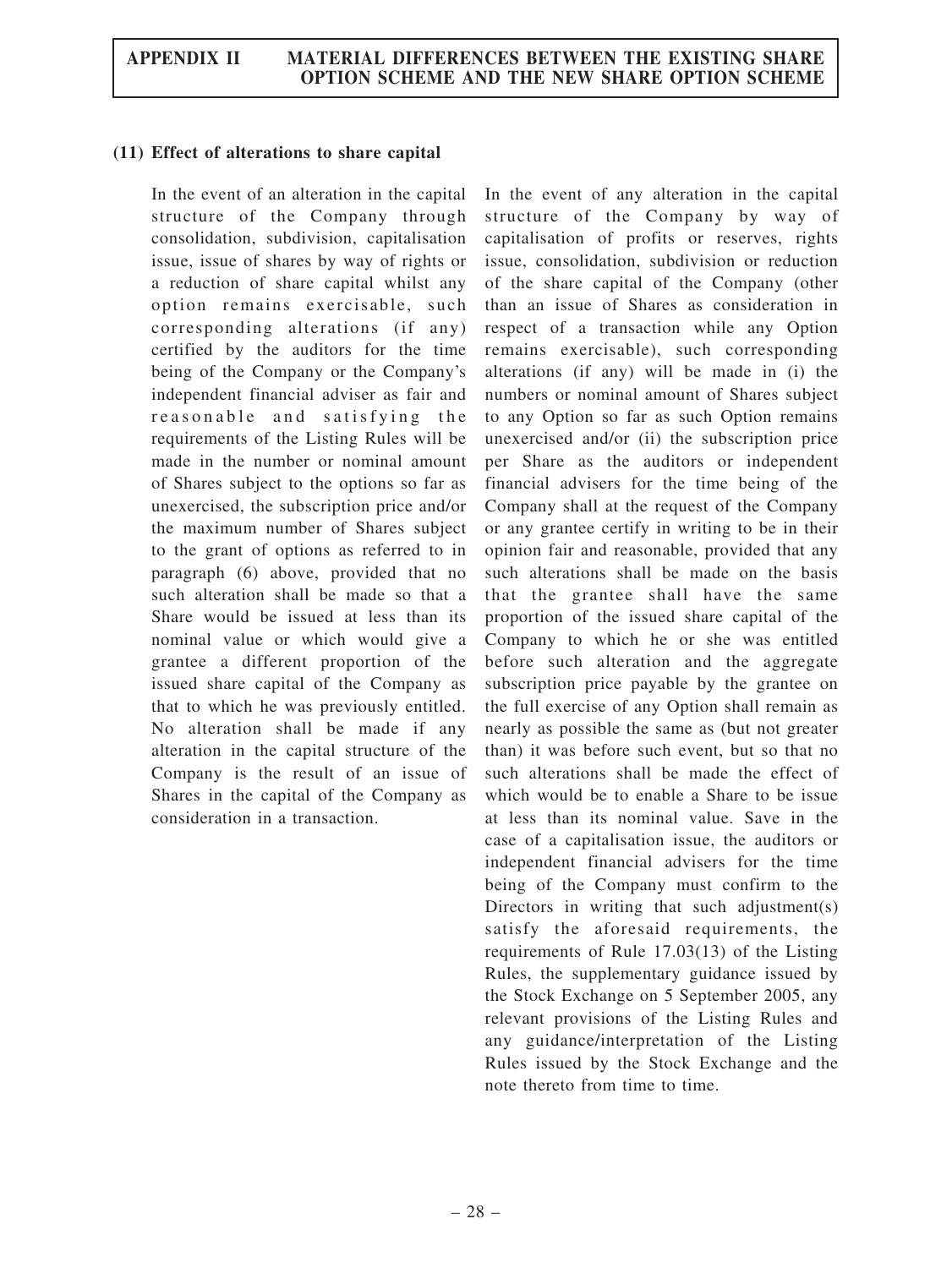# (12) Rights on general offer

If a general offer (including any takeover as defined in the Takeovers Code) is made to all the Shareholders (or all such holders other than the offeror and/or any person controlled by the offeror and/or any person acting in association or concert with the offeror) and such offer becomes or is declared unconditional, the grantee shall be entitled to exercise the option in whole or in part (to the extent which has become exercisable and not already exercised) within fourteen (14) days from the date on which the offer becomes or is declared unconditional.

# (13) Rights on winding-up

In the event of an effective resolution being passed for the voluntary winding up of the Company, the grantee (or his personal representative(s) if applicable) may by notice in writing to the Company within twenty-one (21) days after the date of such resolution elect to be treated as if the Option (to the extent not already exercised) had been exercised immediately before the passing of such resolution either to its full extent or to the extent specified in such notice and shall accordingly be entitled to receive out of the assets available in the liquidation pari passu with Shareholders such sum (if any) as he would have received in respect of the Shares the subject of such election (had he been issued such Shares on the day prior to the date of such resolution) less an amount equal to the subscription price which would otherwise have been payable in respect thereof. Subject to the above, an Option will lapse automatically (to the extent not already exercised) on the date of commencement of the winding up of the Company.

In the event of a general offer being made to all Shareholders (or all such holders other than the offeror and/or person controlled by the offeror and/or any person acting in concert (as defined in the Takeovers Code) with the offeror) and such offer becomes or is declared unconditional during the Option Period of the relevant Option, the grantee (or his personal representative(s)) shall be entitled to exercise the Option in full (to the extent not already exercised) at any time within thereafter and up to the close of such offer.

In the event a notice is given by the Company to its members to convene a general meeting for the purpose of considering and, if thought fit, approving a resolution to voluntarily wind-up the Company, the Company shall on the same date as it despatches such notice to each member of the Company give notice thereof to all grantees and any grantee (or his or her personal representative(s) may by notice in writing to the Company accompanied by a remittance for the full amount of the aggregate Subscription Price in respect of the relevant Option (such notice to be received by the Company no later than five Business Days prior to the propose general meeting)) shall be entitled to exercise all or any of his or her vested portion of the Option (to the extent not already exercised) and the Company shall as soon as possible and in any event no later than the Business Day immediately prior to the date of the proposed general meeting referred to above, allot and issue such number of Shares to the grantee credited as fully paid.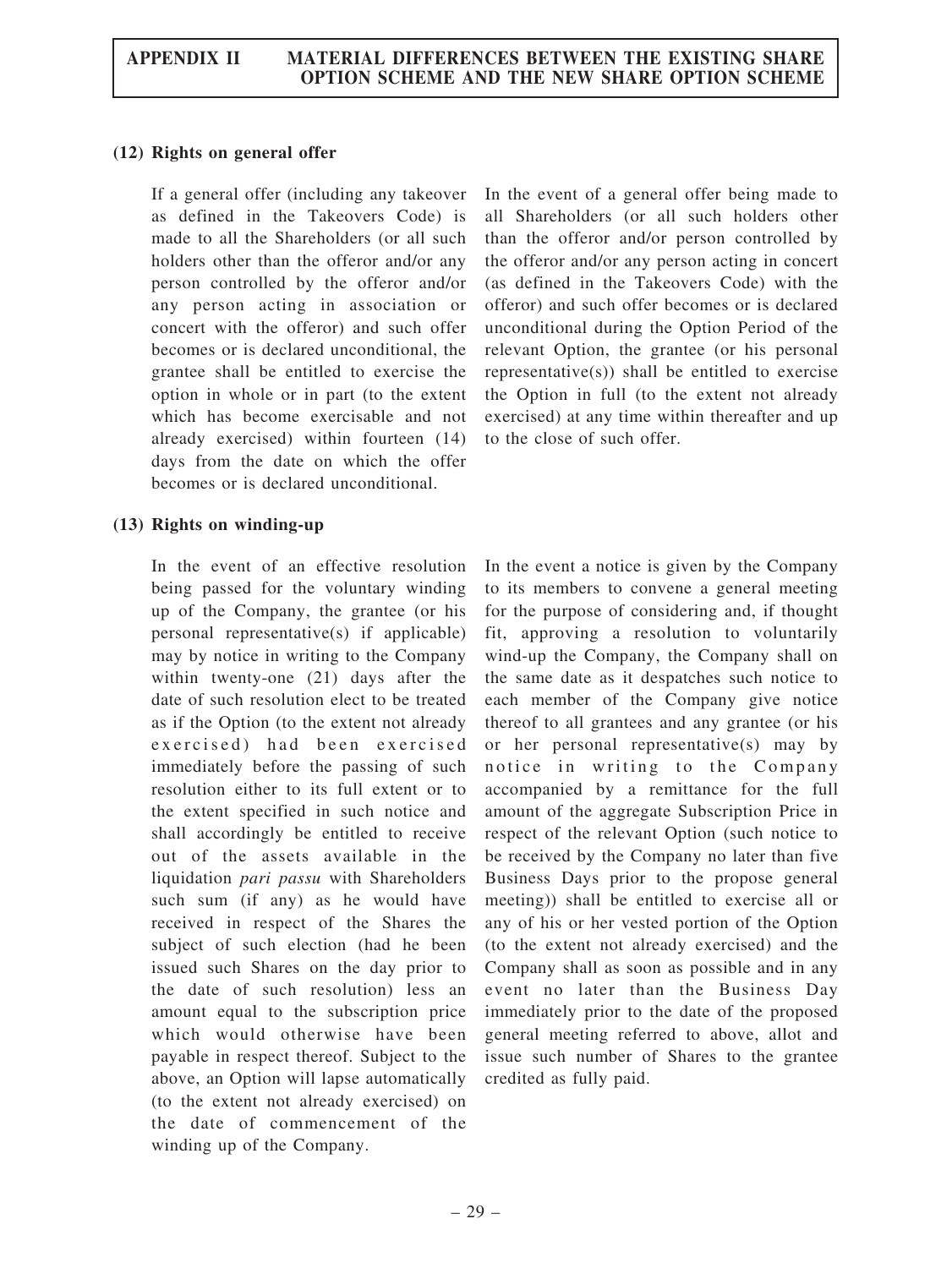#### (14) Rights on reconstruction, compromise or arrangement

If a compromise or arrangement between the Company and its members or creditors is proposed for the purposes of or in connection with a scheme for the reconstruction of the Company or its amalgamation with any other company or companies, the Company shall give notice thereof to the grantee on the same date as it dispatches the notice which is sent to each member or creditor of the Company summoning the meeting to consider such a compromise or arrangement, and thereupon the grantee (or his personal representative(s) if applicable) may by notice in writing to the Company accompanied by remittance of the respective exercise price in respect of the relevant options (such notice to be received by the Company not later than 2 business days (excluding Saturdays, Sundays and public holidays) prior to the proposed meeting) exercise any of his Options (to the extent which has become exercisable and not already exercised) either to its full extent or to the extent specified in such notice and the Company shall as soon as possible and in any event no later than the day immediately prior to the date of the proposed meeting, allot and issue such number of Shares to the grantee which falls to be issued on such exercise credited as fully paid and register the grantee as the holder thereof.

If a compromise or arrangement between the Company and its members or creditors is proposed for the purpose of or in connection with a scheme for the reconstruction or amalgamation of the Company, the Company shall give notice to the grantee on the same date as it despatches the notice to each member or creditor of the Company to summon a meeting to consider such a compromise or arrangement, and thereupon the grantee (or his or her personal representative $(s)$ ) may by notice in writing to the Company accompanied by a remittance of the full amount of the subscription price in respect of which the notice is given (such notice shall be received by the Company no later than five (5) Business Days prior to the proposed meeting) exercise the Option (to the extent not already exercised) either to its full extent or to the extent specified in the notice and the Company shall as soon as possible and in any event no later than the Business Day immediately prior to the date of the proposed general meeting allot and issue such number of Shares to the grantee credited as fully paid.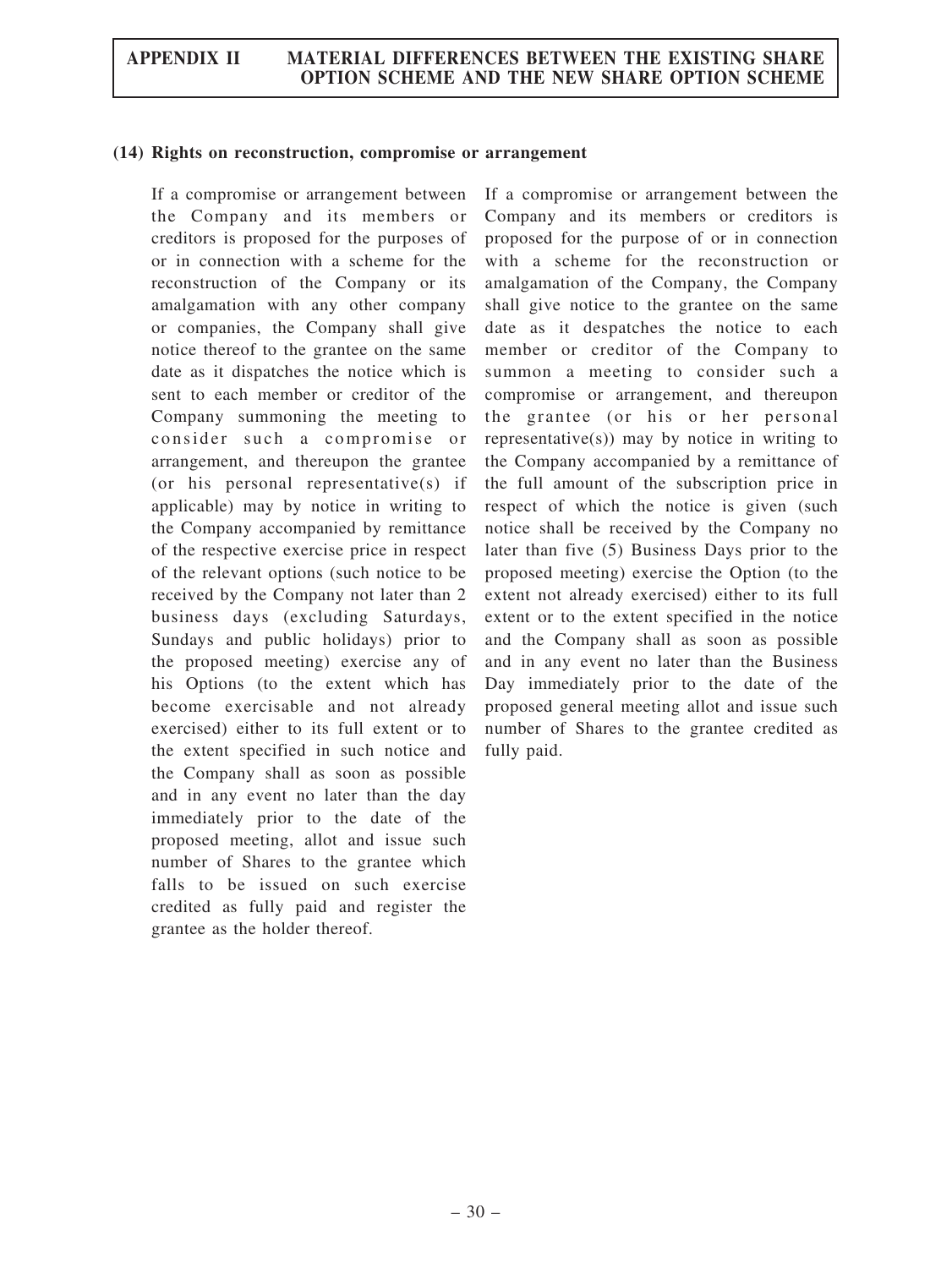# (15) Lapse of options

An Option shall lapse automatically and not be exercisable (to the extent which has become exercisable and not already exercised) on the earliest of:

- (a) the expiry of the Option Period; (i) the expiry of the Option Period;
- (b) the expiry of the periods referred to in paragraph  $(7)$ ,  $(8)$  or  $(11)$  above respectively;
- $(c)$  subject to the scheme of arrangement becoming effective in a situation contemplated in paragraph (14) above, the expiry of the period referred to therein;
- (d) where the grantee is an employee or director of a member of the Group, the date on which the grantee ceases to be an employee or director of a member of the Group by reason of the termination of his employment or directorship on the grounds that he has been guilty of misconduct, or has committed any act of bankruptcy or has become insolvent or has made any arrangements or composition with his creditors generally, or has been convicted of any criminal offence (if so determined by the Board) or on any other ground on which an employer would be entitled to terminate his employment at common law or pursuant to any applicable laws or under the grantee's service contract with the relevant Group;
- (e) where the grantee is a corporation, the date of the commencement of the winding-up of the grantee;

An Option shall lapse automatically (to the extent not already exercised) on the earliest of:

- 
- (ii) the expiry of any of the periods referred to in paragraphs  $(7)$  to  $(10)$ ,  $(12)$  to  $(14)$ ;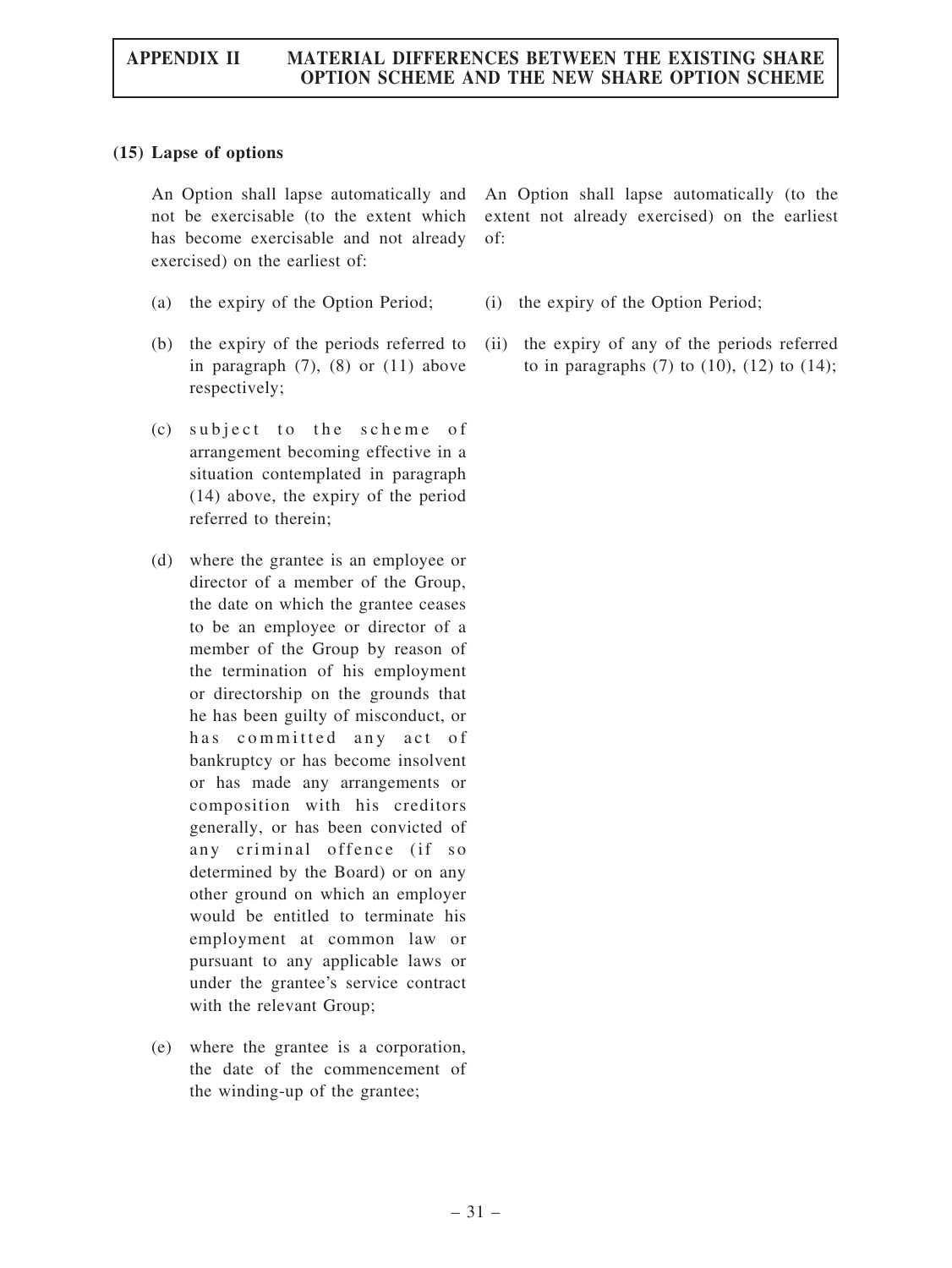- (f) subject to paragraph (13), the date of the commencement of the winding-up of the Company; or
- (g) the date on which the grantee breaches the provisions in the Existing Share Option Scheme regarding the non-transferability of an option, if the Board shall exercise its right to deem the option as lapsed.

# (16) Cancellation of options

Any cancellation of options granted but not exercised must be approved by the Shareholders (and also by shareholders of any holding company of the Company which is listed on the Stock Exchange) in general meeting, with grantees and their associates abstaining from voting. Any vote taken at the meeting to approve such cancellation must be taken on a poll.

- (iii) the date of the commencement of the winding-up of the Company; and
- (iv) the date on which the Directors shall exercise the Company's right to cancel the Option by reason of a breach of paragraph (j) by the grantee of the Option in respect of that or any other Option.

Any Option granted but not exercised may not be cancelled except with the written consent of the relevant grantee and the prior approval of the Directors. Any cancellation of Options granted but not exercised and the issuance of new Options to the same grantee may only be made under the New Share Option Scheme with available unissued Options (excluding the cancelled Options) within the Scheme Mandate Limit. Options lapsed in accordance with the terms of the New Share Option Scheme will not be counted for the purpose of calculating the Scheme Mandate Limited.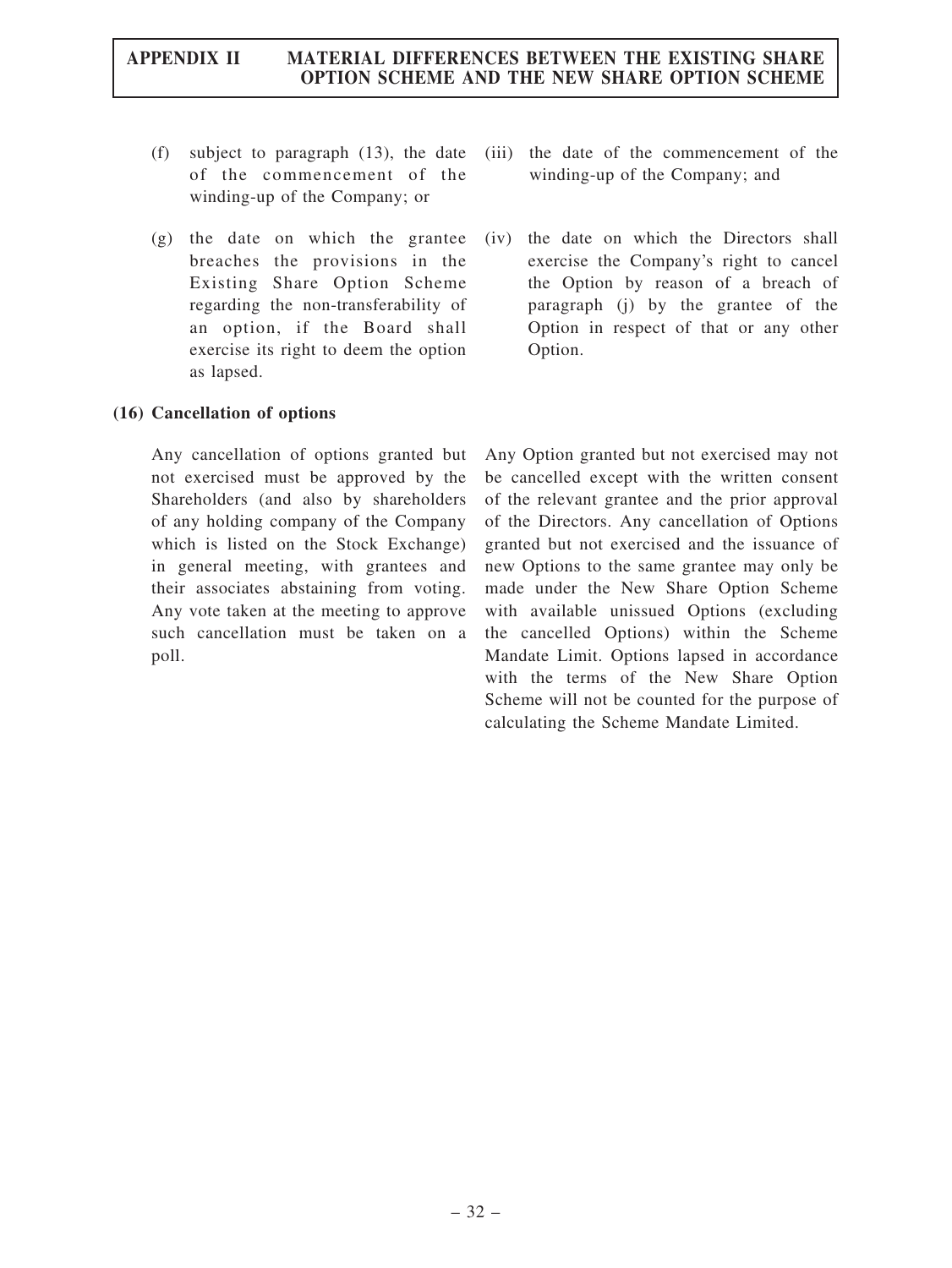# (17) Duration

The Existing Share Option Scheme will remain valid for a period of 10 years commencing on its date of adoption (subject to early termination) after which period no further options will be granted but in respect of all options which remain exercisable at the end of such period, the provisions of the Existing Share Option Scheme shall remain in full force and effect. The Company by resolution in general meeting or the Board may at any time terminate the operation of the Existing Share Option Scheme and in such event no further options shall be offered but in all other respects the provision of the Existing Share Option Scheme shall remain in force. All options granted prior to such termination shall continue to be valid and exercisable in accordance with the provisions of the Existing Share Option Scheme.

# (18) Alteration to the terms

The Existing Share Option Scheme may be altered in any respect by resolution of the Board except that the provisions of the Existing Share Option Scheme relating to matters contained in rule 17.03 of the Listing Rules shall not be altered to extend the class of eligible participants or to the advantage of grantees or prospective grantees except with the prior approval of the Shareholders in general meeting (with grantees and their associates abstaining from voting).

The New Share Option Scheme shall continue in force for the period commencing from the Adoption Date, which is expected to be the date of the EGM, and expiring at the close of business on the tenth anniversary thereof, after such period no further Options will be granted but the provisions of the New Share Option Scheme shall remain in full force and effect in respect of any Options granted before its expiry or termination but not yet exercised.

The New Share Option Scheme may be altered in any respect by a resolution of the Board, save and except that:

(i) the provisions relating to the matters set out in Rule 17.03 of the Listing Rules cannot be altered to the advantage of Eligible Participants without the prior approval of Shareholders in a general meeting;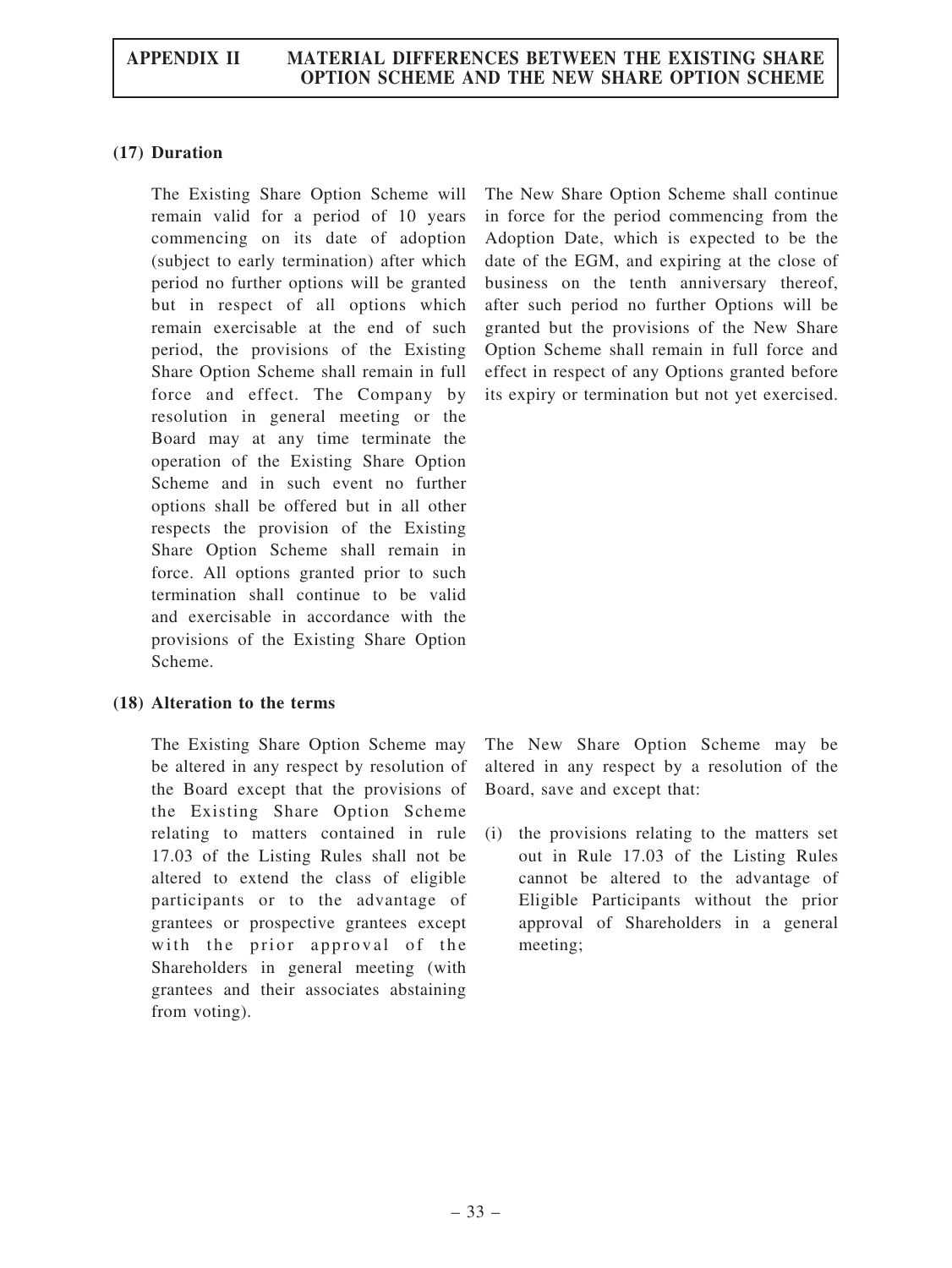No such alteration shall operate to affect adversely the terms of issue of any option granted or agreed to be granted prior to such alteration except with the consent or sanction of such majority of the grantees as would be required of the Shareholders under the Articles of the Company for the time being for a variation of the rights attached to the Shares.

Any alterations to the terms and conditions of the Existing Share Option Scheme, which are of a material nature or any change to the terms of option granted, must be approved by the Shareholders in general meeting, except where the alterations take effect automatically under the existing terms of the Existing Share Option Scheme. Any amended terms of the Existing Share Option Scheme or the options must still comply with the requirements of the Listing Rules. Any change to the authority of the Board in relation to any alteration to the terms of the Scheme must be approved by the Shareholders in (iv) general meeting.

- (ii) any alterations to the terms and conditions of the New Share Option Scheme which are of a material nature or any change to the terms of Options granted must be approved by Shareholders, except where the alterations take effect automatically under the existing terms of the New Share Option Scheme;
- (iii) the amended terms of the New Share Option Scheme or the Options must still comply with the relevant requirements of Chapter 17 of the Listing Rules; and
- any change to the authority of the Directors or the administrator of the New Share Option Scheme in relation to any alteration to the terms of the New Share Option Scheme must be approved by Shareholders in a general meeting.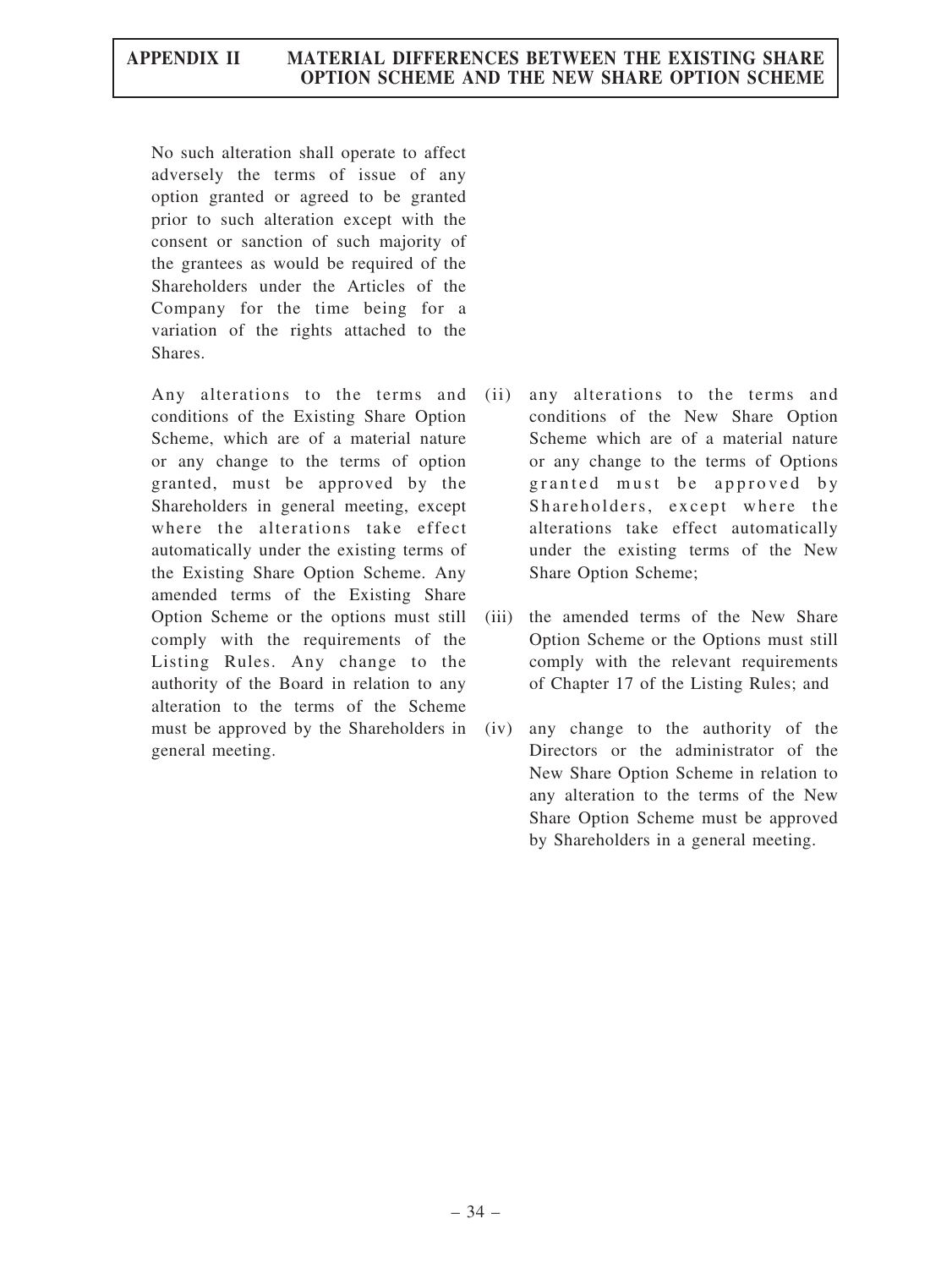# (19) Termination

The Company by resolution in general meeting or the Board may at any time terminate the operation of the Existing Share Option Scheme and in such event no further options will be offered but in all other respects the provisions of the Existing Share Option Scheme shall remain in full force and effect. All Options granted prior to such termination shall continue to be valid and exercisable in accordance with the provisions of the Existing Share Option Scheme.

The Company by ordinary resolution in general meeting may at any time terminate the operation of the New Share Option Scheme and in such event no further Options will be offered but in all other respects the provisions of the New Share Option Scheme shall remain in force to the extent necessary to give effect to the exercise of any Options granted but not yet exercised prior to such termination. Details of the Options granted, including Options exercised or outstanding, under the New Share Option Scheme shall be disclosed in the circular to Shareholders seeking approval of any subsequent share option scheme to be established after such termination.

### (20) Miscellaneous

In addition, the terms of the Existing Share Option Scheme will comply with the then existing provisions of the Listing Rules with regard to share option schemes of listed companies.

Any dispute arising in connection with the Existing Share Option Scheme (whether as to the number of Shares the subject of an option, the amount of the subscription price or otherwise) shall be referred to the decision of the auditors or the Company's financial adviser who shall act as experts and not as arbitrators and whose decision shall be final and binding.

The terms of the New Share Option Scheme (and any other schemes adopted by the Company from time to time) shall be in accordance with the requirements set out in Chapter 17 of the Listing Rules. The Company will comply with the relevant statutory requirements and the Listing Rules from time to time in force on a continuing basis in respect of the New Share Option Scheme and any other schemes of the Company.

Any dispute arising in connection with the number of Shares of an Option and any of the matters referred to in paragraph (11) above shall be referred to the decision of the auditors or the independent financial advisers of the Company who shall act as experts and not as arbitrators and whose decision, in the absence of manifest error, shall be final, conclusive and binding on all persons who may be affected thereby.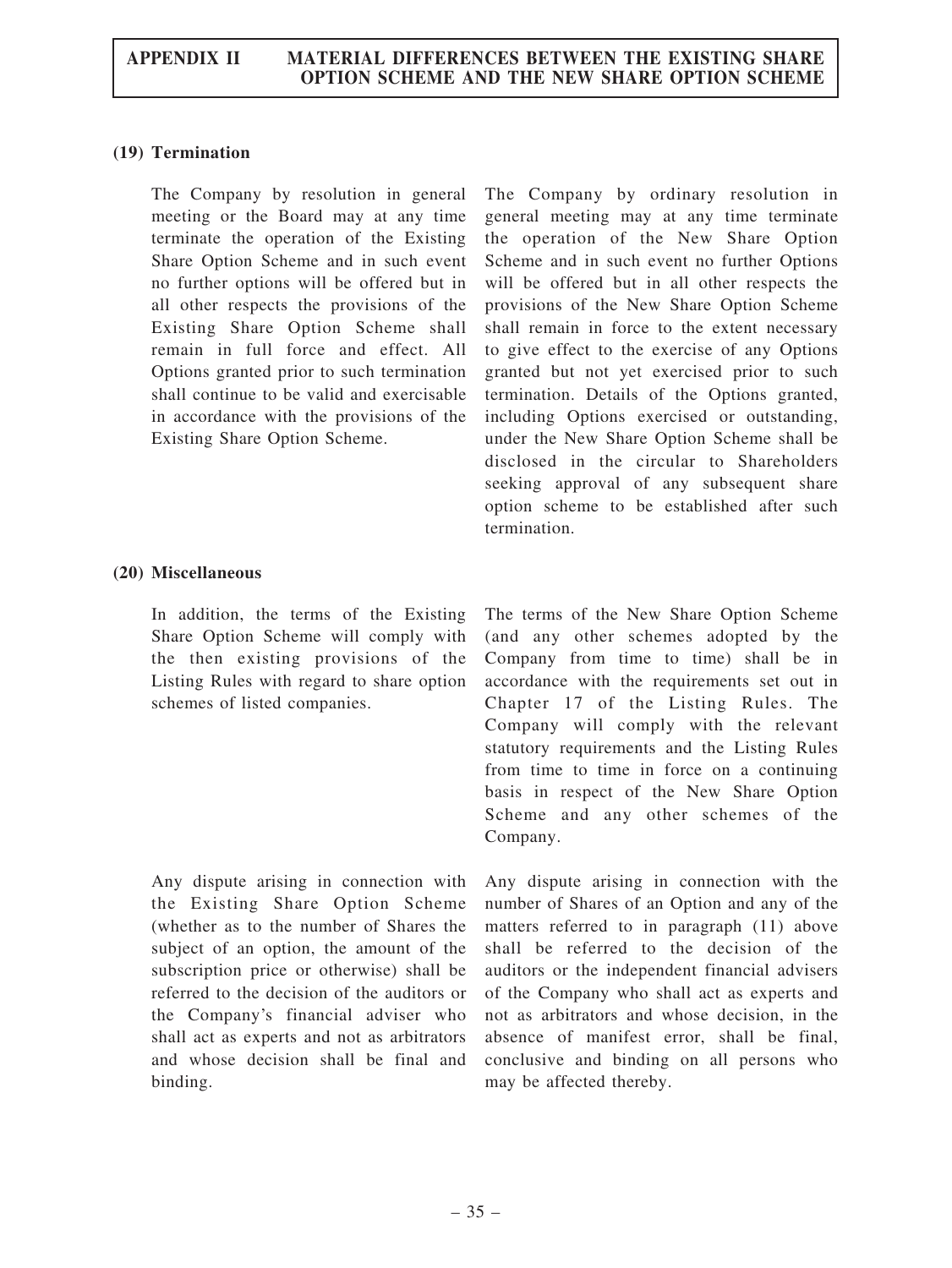# NOTICE OF EGM



CHINA SEVEN STAR SHOPPING LIMITED

中 國 七 星 購 物 有 限 公 司

(Incorporated in Hong Kong with limited liability)

(Stock Code: 245)

NOTICE IS HEREBY GIVEN that an extraordinary general meeting (the "EGM") of China Seven Star Shopping Limited (the ''Company'') will be held at Plaza 1–2, Hotel Lower Lobby, Novotel Century Hong Kong, 238 Jaffe Road, Wanchai, Hong Kong on 9 December 2013, Monday, at 10:30 a.m. for the purpose of considering and, if thought fit, passing with or without amendments, the following resolutions of the Company by way of poll:

# SPECIAL RESOLUTION

1. ''THAT subject to and conditional upon the issue of the certificate of change of name by the Registrar of Companies of Hong Kong, the name of the Company be and is hereby changed from ''China Seven Star Shopping Limited 中國七星購物有限 公司'' to ''China Seven Star Holdings Limited 中國七星控股有限公司'' and the directors (the "Directors") of the Company be and are hereby authorised to do all such acts, deeds and things and execute all documents they consider necessary or expedient to give effect to the aforesaid change of name of the Company.''

# ORDINARY RESOLUTION

2. ''THAT conditional upon The Stock Exchange of Hong Kong Limited (the ''Stock Exchange'') granting approval for the listing of, and permission to deal in, on the Stock Exchange, any shares (the "Shares") of HK\$0.01 each in the capital of the Company which may be issued upon the exercise of any options which may be granted under the new share option scheme of the Company (the rules of which are set out in the document marked ''A'' produced to the EGM and initialed by the Chairman of the EGM for the purpose of identification) (the ''New Share Option Scheme''), the New Share Option Scheme be and is hereby approved and adopted by the Company and the Directors be and are hereby authorised, at their absolute discretion, to grant options to subscribe for Shares thereunder and to allot, issue and deal with any Shares pursuant to the exercise of the options which may be granted under the New Share Option Scheme and to do all such acts as the Directors may in their absolute discretion consider necessary or expedient in order to give full effect to the New Share Option Scheme.''

> By order of the Board China Seven Star Shopping Limited Ni Xinguang Chairman and executive director

Hong Kong, 15 November 2013